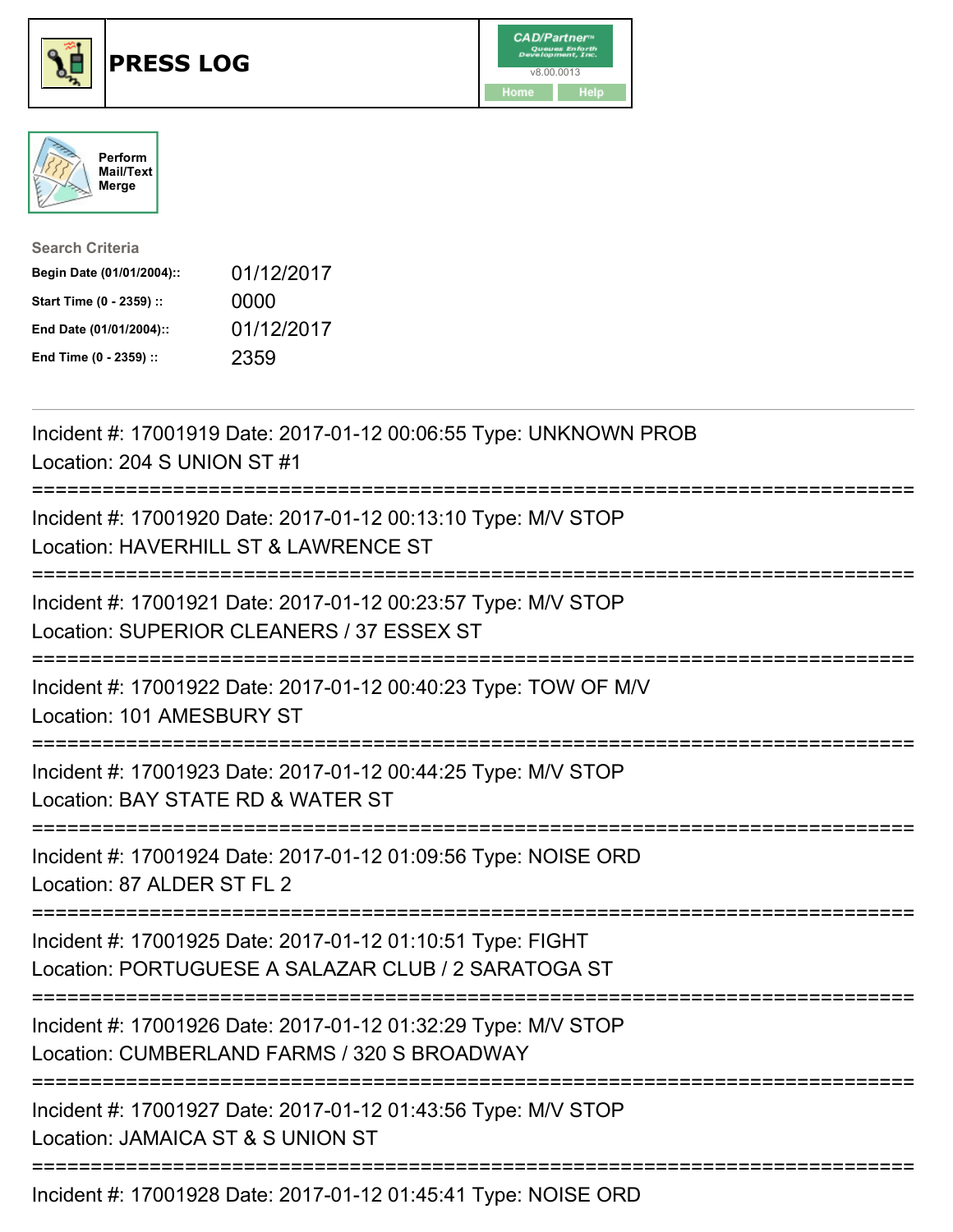| Location: 2 INMAN ST #15                                                                                              |
|-----------------------------------------------------------------------------------------------------------------------|
| :================<br>Incident #: 17001929 Date: 2017-01-12 02:00:27 Type: ALARM/BURG<br>Location: 8 WALNUT ST         |
| Incident #: 17001930 Date: 2017-01-12 02:16:56 Type: M/V STOP<br>Location: HAMPSHIRE ST & LOWELL ST                   |
| Incident #: 17001931 Date: 2017-01-12 02:30:55 Type: M/V STOP<br>Location: ALDER ST & JUNIPER ST                      |
| Incident #: 17001932 Date: 2017-01-12 02:39:34 Type: M/V STOP<br>Location: 49 AVON ST                                 |
| Incident #: 17001934 Date: 2017-01-12 02:39:50 Type: GENERAL SERV<br><b>Location: THORNDIKE ST</b>                    |
| Incident #: 17001935 Date: 2017-01-12 02:41:22 Type: M/V STOP<br>Location: INMAN ST & S BROADWAY                      |
| Incident #: 17001933 Date: 2017-01-12 02:41:47 Type: ALARMS<br>Location: 84 WALNUT ST                                 |
| Incident #: 17001936 Date: 2017-01-12 02:48:57 Type: M/V STOP<br>Location: MYRTLE ST & WILLOW ST                      |
| Incident #: 17001937 Date: 2017-01-12 02:53:31 Type: BUILDING CHK<br>Location: HAFFNERS GAS STATION / 262 LAWRENCE ST |
| Incident #: 17001938 Date: 2017-01-12 02:58:22 Type: TOW OF M/V<br>Location: EASTON ST & S BROADWAY                   |
| Incident #: 17001939 Date: 2017-01-12 03:08:04 Type: BUILDING CHK<br>Location: HAFFNERS / 69 PARKER ST                |
| Incident #: 17001940 Date: 2017-01-12 03:11:38 Type: M/V STOP<br>Location: HAVERHILL ST & NEWBURY ST                  |
| Incident #: 17001941 Date: 2017-01-12 03:55:20 Type: SUS PERS/MV<br>Location: 93 AMES ST                              |
| Incident #: 17001942 Date: 2017-01-12 04:00:19 Type: BUILDING CHK                                                     |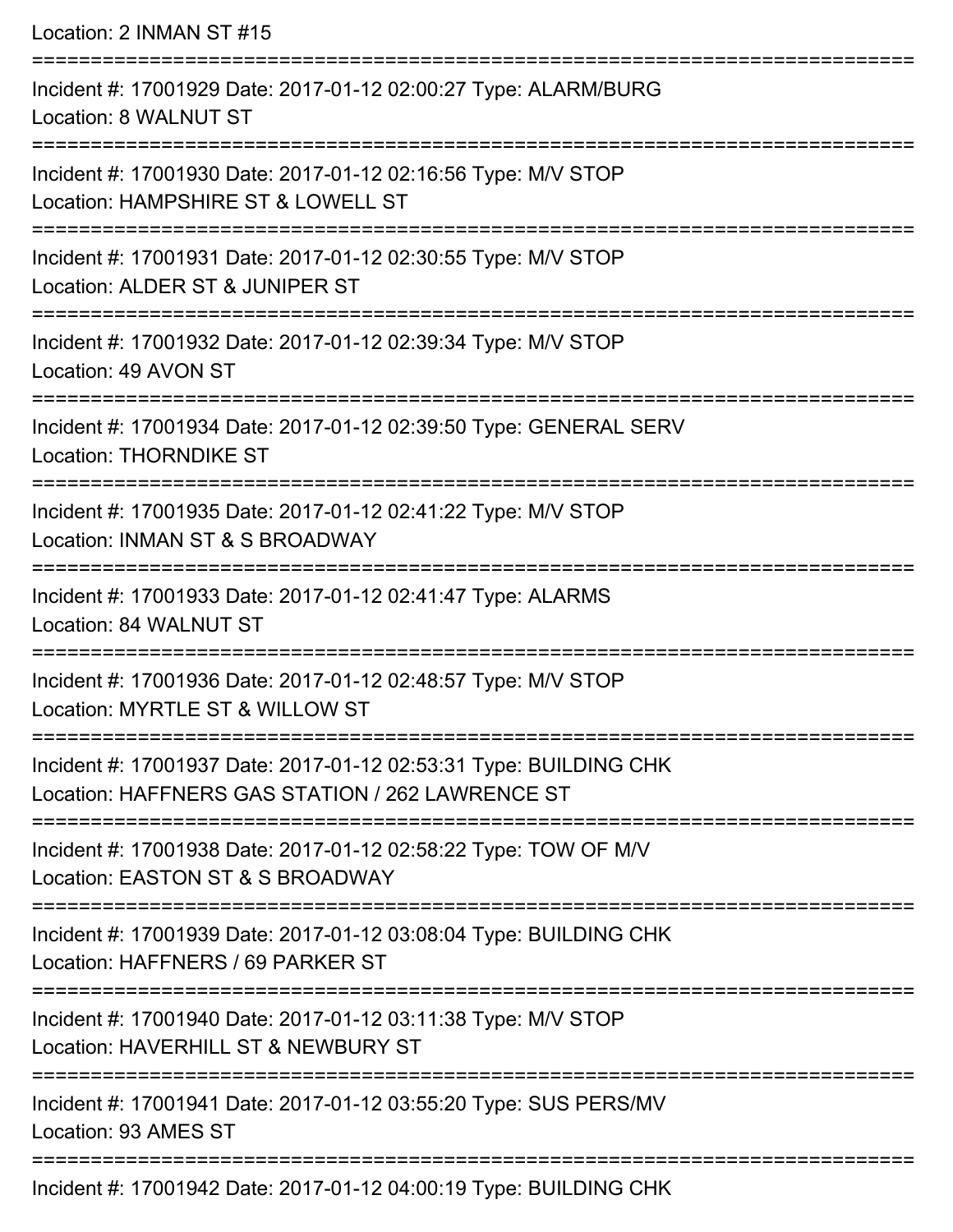| Incident #: 17001943 Date: 2017-01-12 04:07:47 Type: BUILDING CHK<br>Location: 621 ANDOVER ST                            |
|--------------------------------------------------------------------------------------------------------------------------|
| Incident #: 17001944 Date: 2017-01-12 04:35:53 Type: PRISONER CHK<br>Location: LGH / 1 GENERAL ST                        |
| Incident #: 17001945 Date: 2017-01-12 04:50:03 Type: M/V STOP<br>Location: HAMPSHIRE ST & LEBANON ST                     |
| Incident #: 17001946 Date: 2017-01-12 04:52:34 Type: BUILDING CHK<br>Location: SABANETA MULTISERVICES / 228 HAMPSHIRE ST |
| Incident #: 17001947 Date: 2017-01-12 04:54:13 Type: BUILDING CHK<br>Location: 75 MANCHESTER ST                          |
| Incident #: 17001948 Date: 2017-01-12 06:53:28 Type: M/V STOP<br>Location: WINTHROP AV                                   |
| Incident #: 17001949 Date: 2017-01-12 06:56:24 Type: PARK & WALK<br>Location: BRADFORD ST & BROADWAY                     |
| Incident #: 17001950 Date: 2017-01-12 07:16:52 Type: M/V STOP<br>Location: CEDAR ST & FRANKLIN ST                        |
| Incident #: 17001952 Date: 2017-01-12 07:18:58 Type: HIT & RUN M/V<br>Location: 700 ESSEX ST                             |
| Incident #: 17001951 Date: 2017-01-12 07:20:28 Type: M/V STOP<br>Location: CROSS ST & FRANKLIN ST                        |
| Incident #: 17001953 Date: 2017-01-12 07:33:02 Type: M/V STOP<br>Location: HAMPSHIRE ST & LOWELL ST                      |
| Incident #: 17001954 Date: 2017-01-12 07:36:34 Type: B&E/ATTEMPY<br>Location: 61 BRADFORD ST #5                          |
| Incident #: 17001955 Date: 2017-01-12 07:49:43 Type: M/V STOP<br>Location: 370 BROADWAY                                  |
| Incident #: 17001956 Date: 2017-01-12 08:04:54 Type: COURT TIME                                                          |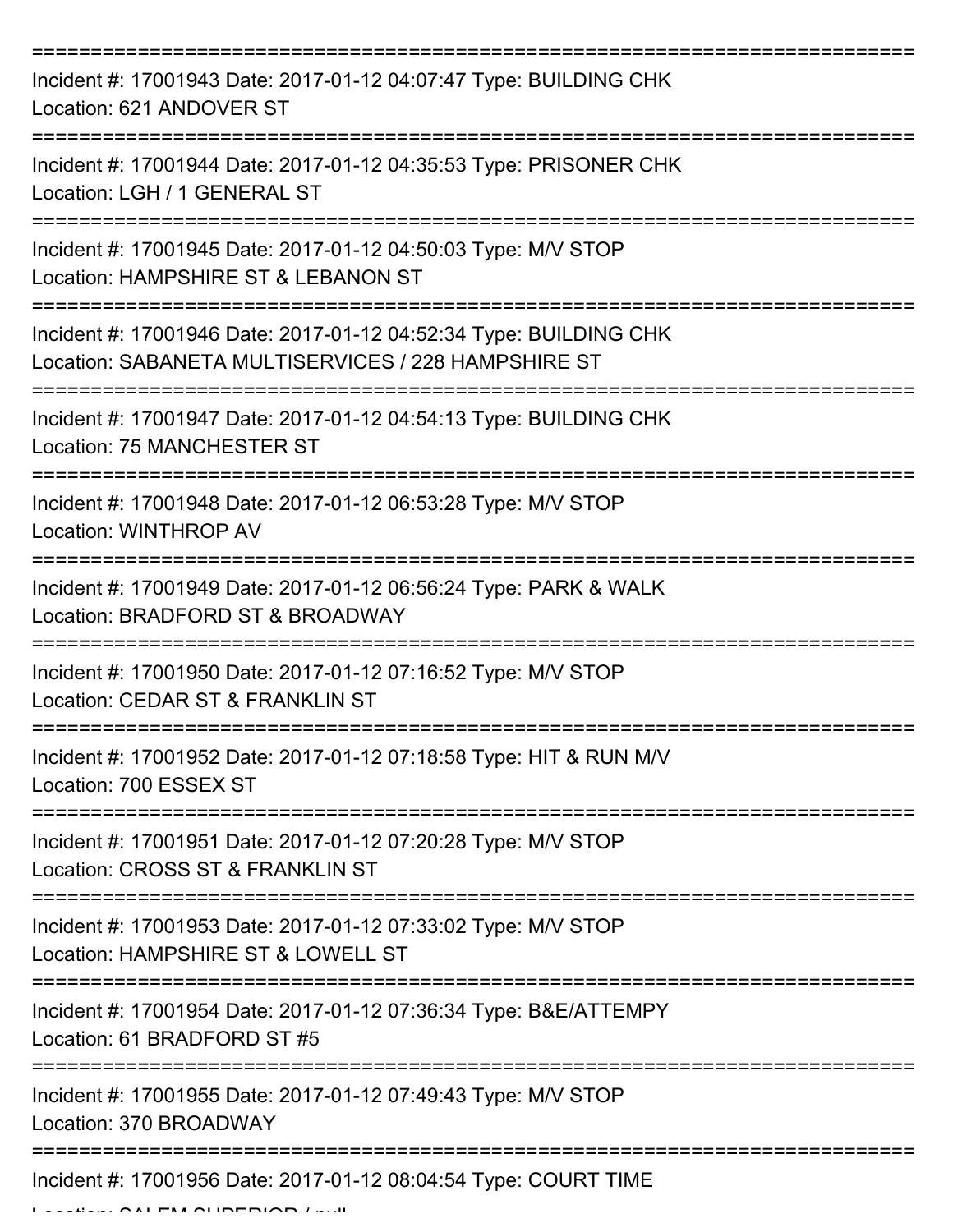| Incident #: 17001957 Date: 2017-01-12 08:25:52 Type: HIT & RUN M/V<br>Location: 235 JACKSON ST              |
|-------------------------------------------------------------------------------------------------------------|
| Incident #: 17001958 Date: 2017-01-12 08:41:28 Type: M/V STOP<br>Location: BROADWAY & VALLEY ST             |
| Incident #: 17001959 Date: 2017-01-12 08:59:17 Type: M/V STOP<br>Location: BROADWAY & WATER ST              |
| Incident #: 17001960 Date: 2017-01-12 09:00:55 Type: M/V STOP<br>Location: GRAFTON ST & WINTHROP AV         |
| Incident #: 17001961 Date: 2017-01-12 09:14:07 Type: TRESPASSING<br>Location: MCDONALDS / 50 BROADWAY       |
| Incident #: 17001962 Date: 2017-01-12 09:14:53 Type: ABAND MV<br>Location: 133 OLIVE AV                     |
| Incident #: 17001963 Date: 2017-01-12 09:16:50 Type: MV/BLOCKING<br><b>Location: RHINE ST</b>               |
| Incident #: 17001964 Date: 2017-01-12 09:18:11 Type: STOL/MV/PAS<br>Location: 53 SALEM ST                   |
| Incident #: 17001965 Date: 2017-01-12 09:20:34 Type: PARK & WALK<br>Location: BRADFORD ST & BROADWAY        |
| Incident #: 17001966 Date: 2017-01-12 09:23:53 Type: TRESPASSING<br>Location: 12 DORCHESTER ST              |
| =============<br>Incident #: 17001967 Date: 2017-01-12 09:28:15 Type: TRESPASSING<br>Location: 530 BROADWAY |
| Incident #: 17001968 Date: 2017-01-12 09:33:18 Type: M/V STOP<br>Location: S UNION ST & SALEM ST            |
| Incident #: 17001969 Date: 2017-01-12 09:40:58 Type: M/V STOP<br>Location: BOXFORD ST & S UNION ST          |
| Incident #: 17001970 Date: 2017-01-12 09:43:35 Type: WIRE DOWN                                              |

Location: DAVIC CT & DDACUT CT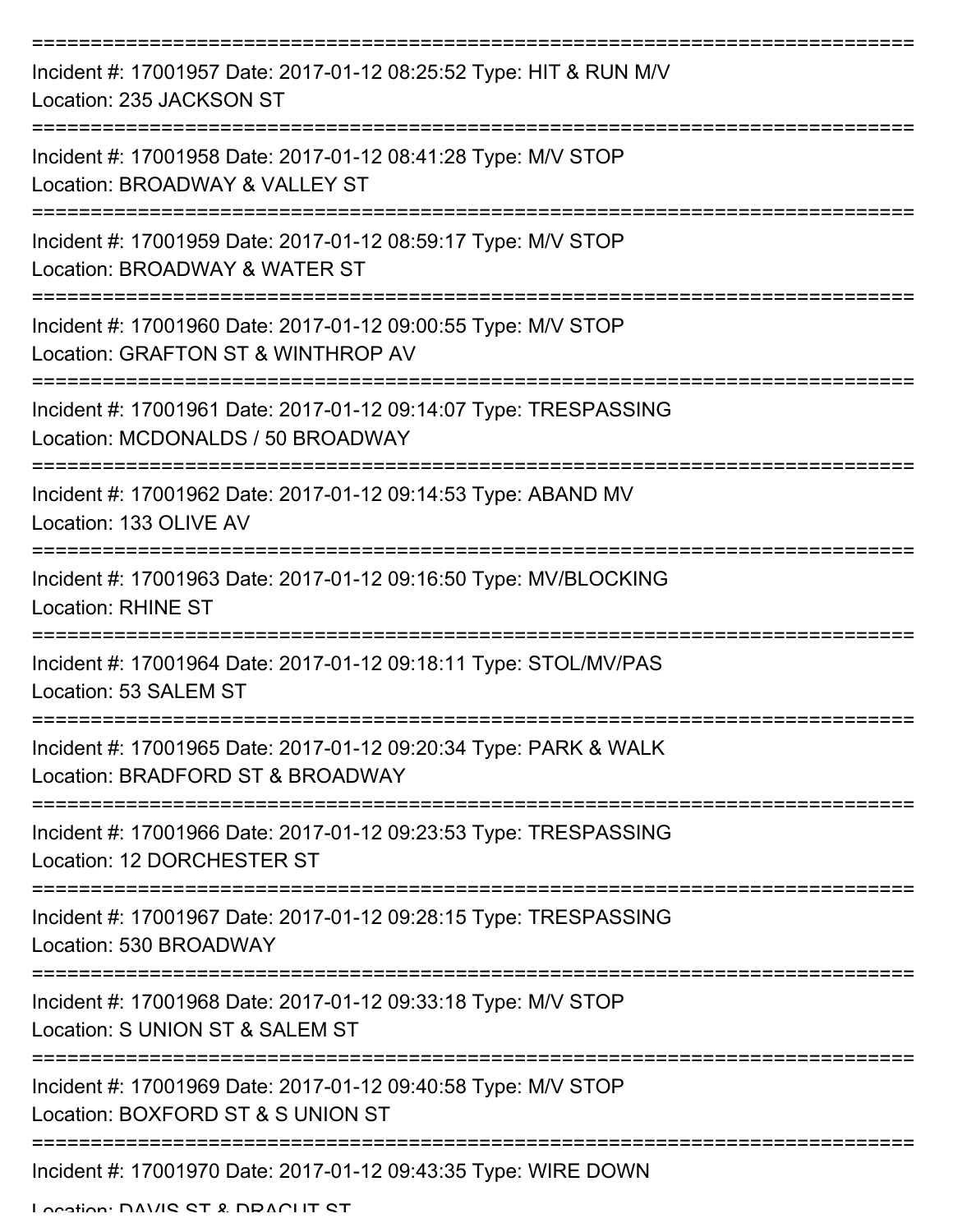| Incident #: 17001972 Date: 2017-01-12 09:46:44 Type: HIT & RUN M/V<br>Location: 700 ESSEX ST       |
|----------------------------------------------------------------------------------------------------|
| Incident #: 17001971 Date: 2017-01-12 09:47:55 Type: M/V STOP<br>Location: S BROADWAY & SOUTH ST   |
| Incident #: 17001973 Date: 2017-01-12 09:48:28 Type: 209A/SERVE<br>Location: 60 MELVIN ST          |
| Incident #: 17001974 Date: 2017-01-12 09:51:57 Type: M/V STOP<br>Location: S BROADWAY & SOUTH ST   |
| Incident #: 17001975 Date: 2017-01-12 09:58:50 Type: M/V STOP<br>Location: S BROADWAY & SOUTH ST   |
| Incident #: 17001976 Date: 2017-01-12 10:04:16 Type: M/V STOP<br>Location: S BROADWAY & SOUTH ST   |
| Incident #: 17001977 Date: 2017-01-12 10:08:22 Type: M/V STOP<br>Location: S BROADWAY & SOUTH ST   |
| Incident #: 17001978 Date: 2017-01-12 10:09:38 Type: 209A/SERVE<br>Location: 570 HAVERHILL ST #B   |
| Incident #: 17001979 Date: 2017-01-12 10:16:00 Type: M/V STOP<br>Location: S BROADWAY & SOUTH ST   |
| Incident #: 17001981 Date: 2017-01-12 10:18:14 Type: AUTO ACC/NO PI<br>Location: 80 HAVERHILL ST   |
| Incident #: 17001980 Date: 2017-01-12 10:18:47 Type: 209A/SERVE<br>Location: 34 OREGON AV          |
| Incident #: 17001982 Date: 2017-01-12 10:22:04 Type: M/V STOP<br>Location: S BROADWAY & SOUTH ST   |
| Incident #: 17001983 Date: 2017-01-12 10:22:45 Type: 209A/VIOLATION<br>Location: 82 BERNARD AV     |
| Incident #: 17001984 Date: 2017-01-12 10:25:26 Type: M/V STOP<br>Location: BROADWAY & HAVERHILL ST |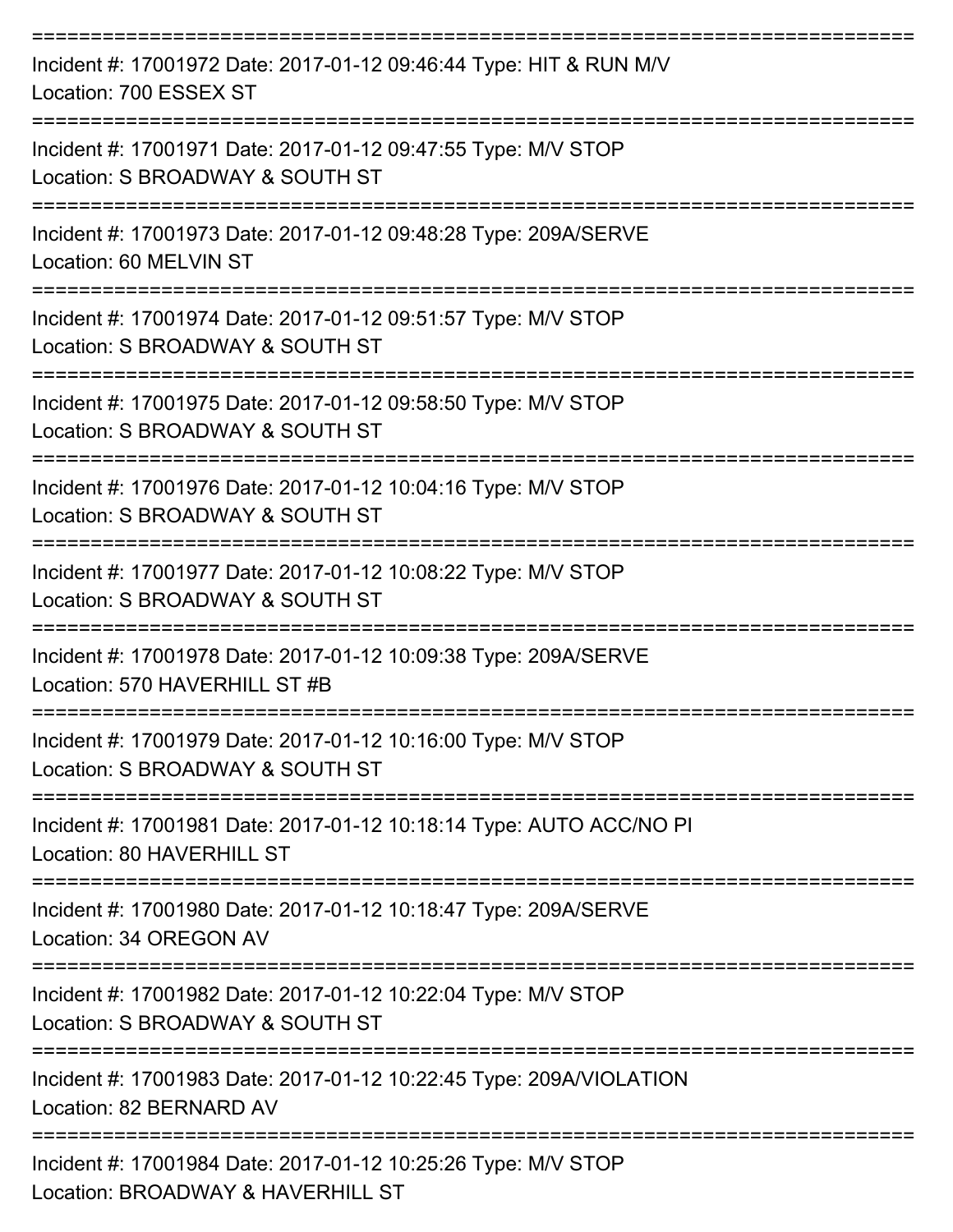| Incident #: 17001985 Date: 2017-01-12 10:27:06 Type: 209A/SERVE<br>Location: 6 SCHOOL ST                                         |
|----------------------------------------------------------------------------------------------------------------------------------|
| Incident #: 17001986 Date: 2017-01-12 10:27:43 Type: M/V STOP<br>Location: S BROADWAY & SOUTH ST                                 |
| Incident #: 17001987 Date: 2017-01-12 10:31:26 Type: M/V STOP<br>Location: ESSEX ST & HAMPSHIRE ST<br>========================== |
| Incident #: 17001988 Date: 2017-01-12 10:39:34 Type: M/V STOP<br>Location: ARLINGTON ST & HAMPSHIRE ST                           |
| Incident #: 17001989 Date: 2017-01-12 10:40:06 Type: INVESTIGATION<br><b>Location: 26 FLORENCE ST</b>                            |
| Incident #: 17001990 Date: 2017-01-12 10:42:28 Type: M/V STOP<br>Location: S BROADWAY & SOUTH ST                                 |
| Incident #: 17001991 Date: 2017-01-12 10:51:29 Type: M/V STOP<br>Location: S BROADWAY & SOUTH ST                                 |
| Incident #: 17001992 Date: 2017-01-12 10:52:24 Type: AUTO ACC/NO PI<br>Location: HAVERHILL ST & LAWRENCE ST                      |
| Incident #: 17001993 Date: 2017-01-12 11:02:54 Type: M/V STOP<br>Location: SOUTH ST                                              |
| Incident #: 17001994 Date: 2017-01-12 11:09:27 Type: M/V STOP<br>Location: S UNION ST & SALEM ST                                 |
| Incident #: 17001996 Date: 2017-01-12 11:10:14 Type: FRAUD<br>Location: 460 S UNION ST                                           |
| Incident #: 17001998 Date: 2017-01-12 11:12:32 Type: M/V STOP<br>Location: S UNION ST & SALEM ST                                 |
| Incident #: 17001995 Date: 2017-01-12 11:14:46 Type: MEDIC SUPPORT<br>Location: 48 HOLLY ST                                      |
| Incident #: 17001997 Date: 2017-01-12 11:17:07 Type: M/V STOP<br>Location: BOXFORD ST & WINTHROP AV                              |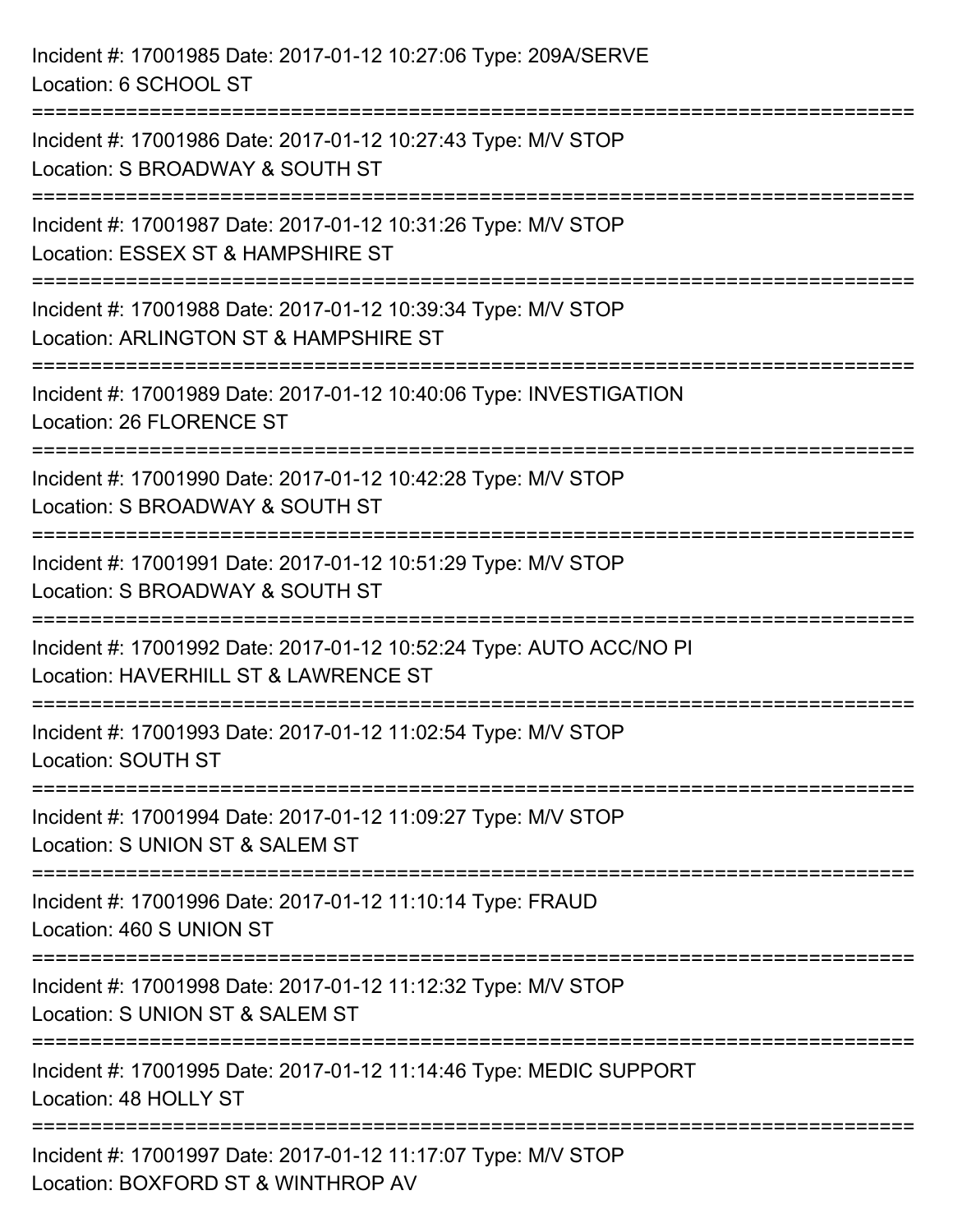| Incident #: 17001999 Date: 2017-01-12 11:22:19 Type: AUTO ACC/NO PI<br>Location: TRIPOLI BAKERY INC / 106 COMMON ST           |
|-------------------------------------------------------------------------------------------------------------------------------|
| Incident #: 17002000 Date: 2017-01-12 11:24:12 Type: ANIMAL COMPL<br>Location: 436 S BROADWAY                                 |
| Incident #: 17002001 Date: 2017-01-12 11:32:14 Type: MAL DAMAGE<br>Location: 170 ANDOVER ST                                   |
| Incident #: 17002002 Date: 2017-01-12 11:34:08 Type: M/V STOP<br>Location: CENTRAL BRIDGE / 0 MERRIMACK ST                    |
| Incident #: 17002003 Date: 2017-01-12 11:34:55 Type: M/V STOP<br>Location: GRAFTON ST & WINTHROP AV                           |
| Incident #: 17002005 Date: 2017-01-12 11:41:38 Type: DISTURBANCE<br>Location: 3 FOREST ST                                     |
| Incident #: 17002004 Date: 2017-01-12 11:42:31 Type: M/V STOP<br>Location: BROADWAY & VALLEY ST                               |
| Incident #: 17002006 Date: 2017-01-12 11:50:26 Type: ALARM/BURG<br>Location: COLONIAL LOUNGE / 283 BROADWAY                   |
| Incident #: 17002007 Date: 2017-01-12 11:51:57 Type: M/V STOP<br>Location: COMMON ST & NEWBURY ST                             |
| Incident #: 17002008 Date: 2017-01-12 11:52:17 Type: GENERAL SERV<br>Location: 3 FOREST ST<br>------------------------------- |
| Incident #: 17002009 Date: 2017-01-12 11:56:21 Type: DISTURBANCE<br>Location: 80 HAVERHILL ST #1                              |
| Incident #: 17002010 Date: 2017-01-12 12:14:12 Type: M/V STOP<br>Location: MANCHESTER ST & WASHINGTON ST                      |
| Incident #: 17002011 Date: 2017-01-12 12:15:54 Type: INVESTIGATION<br>Location: 90 LOWELL ST                                  |
| Incident #: 17002012 Date: 2017-01-12 12:22:58 Type: DISTURBANCE<br>Location: 70 N PARISH RD                                  |

===========================================================================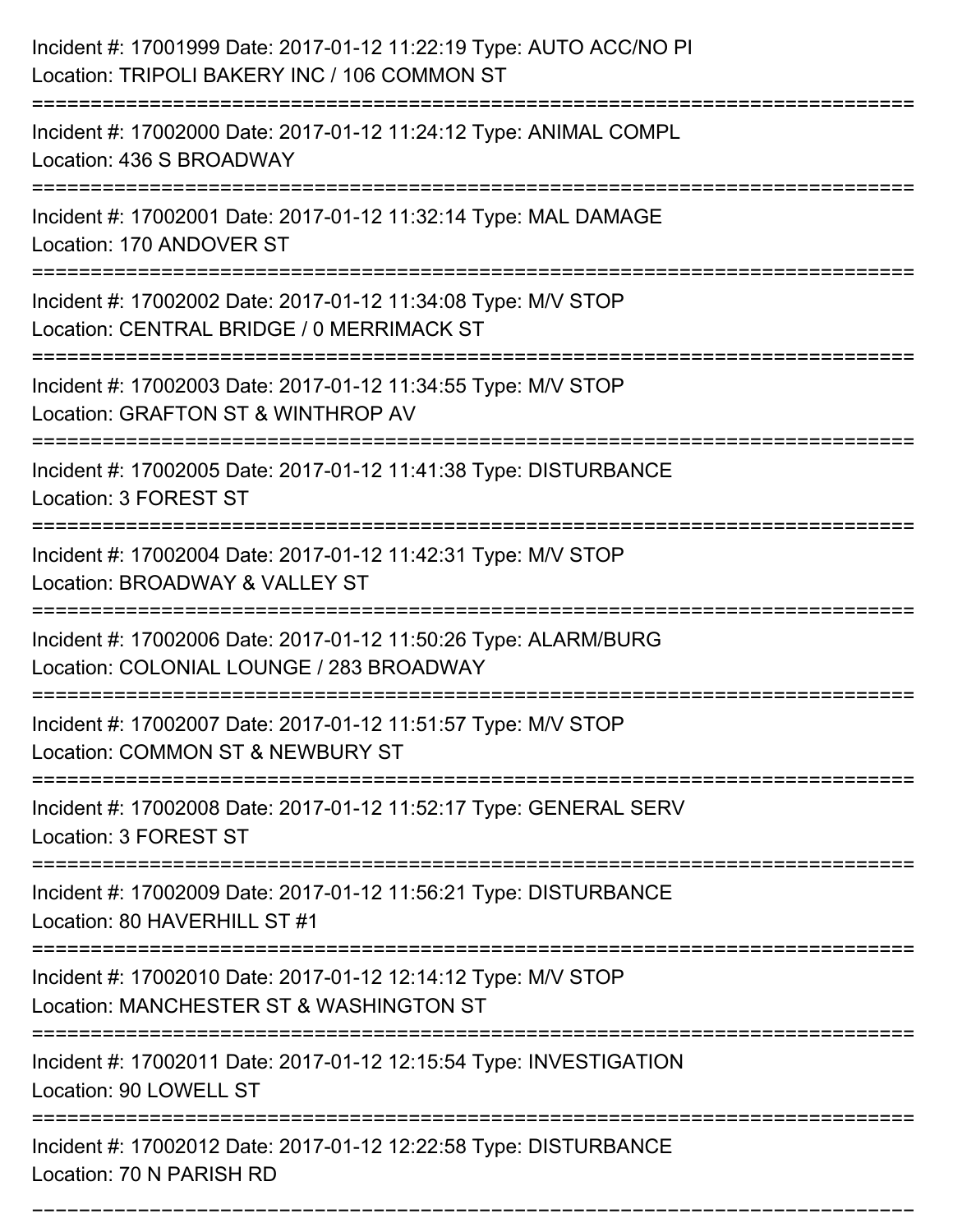| Incident #: 17002013 Date: 2017-01-12 12:37:03 Type: MAN DOWN<br>Location: 77 S UNION ST                                                |
|-----------------------------------------------------------------------------------------------------------------------------------------|
| Incident #: 17002014 Date: 2017-01-12 13:05:51 Type: VIO CITY ORD<br>Location: BAY STATE RD                                             |
| Incident #: 17002015 Date: 2017-01-12 13:16:19 Type: ANIMAL COMPL<br>Location: 77 S UNION ST<br>=======================                 |
| Incident #: 17002017 Date: 2017-01-12 13:18:30 Type: MAL DAMAGE<br>Location: 31 S BOWDOIN ST                                            |
| Incident #: 17002016 Date: 2017-01-12 13:22:19 Type: M/V STOP<br>Location: MERRIMACK ST & PARKER ST<br>======================           |
| Incident #: 17002018 Date: 2017-01-12 13:25:49 Type: UNWANTEDGUEST<br>Location: TACO GUAPE / 205 BROADWAY<br>========================   |
| Incident #: 17002019 Date: 2017-01-12 13:33:48 Type: M/V STOP<br>Location: BROADWAY & LOWELL ST<br>:=================================== |
| Incident #: 17002020 Date: 2017-01-12 13:42:00 Type: SUS PERS/MV<br>Location: 138 FRANKLIN ST                                           |
| Incident #: 17002021 Date: 2017-01-12 14:03:46 Type: M/V STOP<br>Location: 88 BROADWAY                                                  |
| Incident #: 17002022 Date: 2017-01-12 14:05:23 Type: MISSING PERS<br>Location: 206 S UNION ST FL 2                                      |
| Incident #: 17002023 Date: 2017-01-12 14:07:24 Type: INVEST CONT<br>Location: 1 COMMONWEALTH DR                                         |
| Incident #: 17002024 Date: 2017-01-12 14:09:37 Type: M/V STOP<br>Location: ALDER ST & SPRUCE ST                                         |
| Incident #: 17002025 Date: 2017-01-12 14:10:25 Type: SUICIDE ATTEMPT<br>Location: DUCK BRIDGE / 0 ISLAND ST                             |
| Incident #: 17002026 Date: 2017-01-12 14:10:39 Type: AUTO ACC/NO PI<br>Location: GARDEN ST & NEWBURY ST                                 |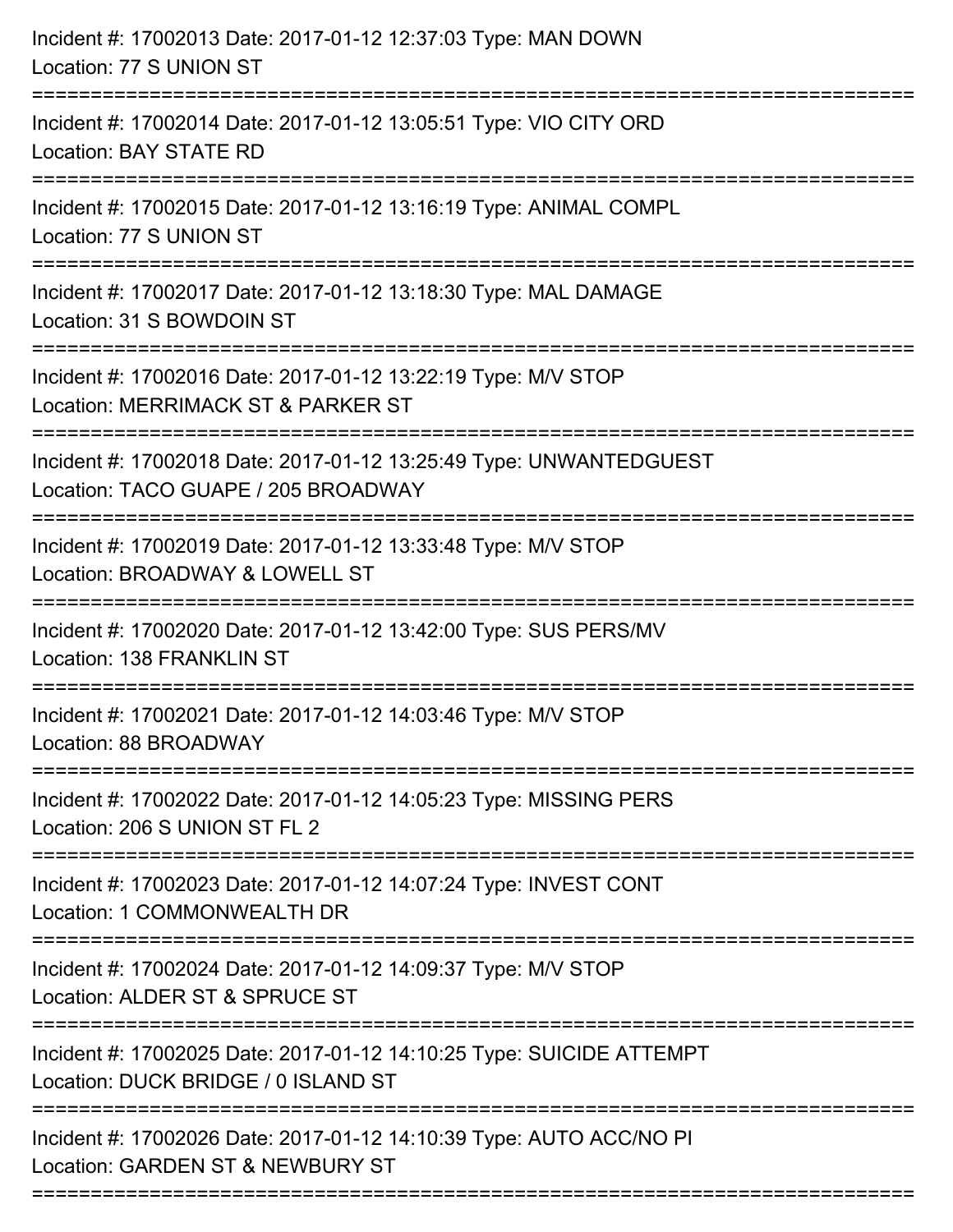Location: 165 CRAWFORD ST =========================================================================== Incident #: 17002028 Date: 2017-01-12 14:16:48 Type: ALARM/HOLD Location: 45 FERN ST #2 =========================================================================== Incident #: 17002029 Date: 2017-01-12 14:21:48 Type: AUTO ACC/NO PI Location: 201 MERRIMACK ST =========================================================================== Incident #: 17002031 Date: 2017-01-12 14:22:41 Type: GENERAL SERV Location: RIVERSIDE DR =========================================================================== Incident #: 17002030 Date: 2017-01-12 14:23:02 Type: ASSSIT AMBULANC Location: 570 S UNION ST #21 =========================================================================== Incident #: 17002032 Date: 2017-01-12 14:28:41 Type: VIO CITY ORD Location: NEW ENGLAND PRETZEL / 77 BAY STATE RD =========================================================================== Incident #: 17002033 Date: 2017-01-12 14:31:55 Type: COUNTERFEIT Location: HAFFNERS GAS STATION / 194 S BROADWAY =========================================================================== Incident #: 17002034 Date: 2017-01-12 14:39:46 Type: ALARM/HOLD Location: 95 NEWTON ST #A =========================================================================== Incident #: 17002035 Date: 2017-01-12 14:42:06 Type: M/V STOP Location: BROADWAY & LOWELL ST =========================================================================== Incident #: 17002036 Date: 2017-01-12 14:52:38 Type: 209A/SERVE Location: 77 S UNION ST #208 =========================================================================== Incident #: 17002037 Date: 2017-01-12 14:53:01 Type: 209A/SERVE Location: 77 S UNION ST =========================================================================== Incident #: 17002040 Date: 2017-01-12 14:54:32 Type: MISSING PERS Location: 19 ACTON ST =========================================================================== Incident #: 17002038 Date: 2017-01-12 14:55:40 Type: INVESTIGATION Location: 230 BAILEY ST =========================================================================== Incident #: 17002039 Date: 2017-01-12 14:55:58 Type: DRUG VIO Location: 145 BERNARD AV ===========================================================================

Incident #: 17002041 Date: 2017 01 12 15:08:02 Type: M/V STOP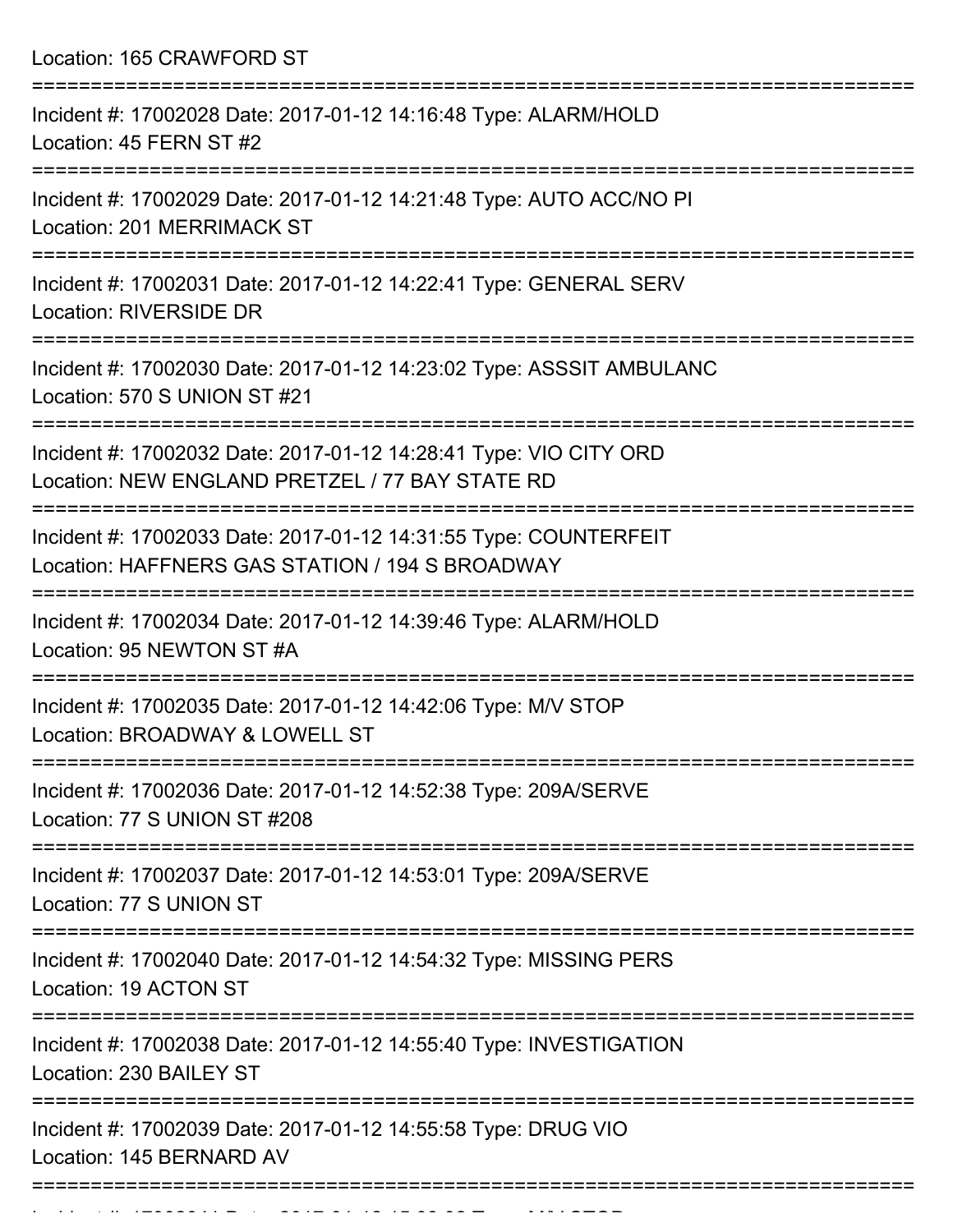Location: BROADWAY & LOWELL ST =========================================================================== Incident #: 17002042 Date: 2017-01-12 15:10:09 Type: 209A/SERVE Location: 121 MT VERNON ST =========================================================================== Incident #: 17002043 Date: 2017-01-12 15:10:36 Type: SPECIAL CHECK Location: 1 COMMONWEALTH DR =========================================================================== Incident #: 17002044 Date: 2017-01-12 15:10:37 Type: MISSING PERS Location: 2 APPLETON ST =========================================================================== Incident #: 17002046 Date: 2017-01-12 15:18:51 Type: SUS PERS/MV Location: 35 FLORAL ST =========================================================================== Incident #: 17002045 Date: 2017-01-12 15:19:42 Type: M/V STOP Location: MERRIMACK ST & S BROADWAY =========================================================================== Incident #: 17002047 Date: 2017-01-12 15:24:28 Type: GENERAL SERV Location: 19 ACTON ST =========================================================================== Incident #: 17002048 Date: 2017-01-12 15:34:24 Type: M/V STOP Location: BROADWAY & LOWELL ST =========================================================================== Incident #: 17002050 Date: 2017-01-12 15:35:37 Type: HIT & RUN M/V Location: AMESBURY ST & COMMON ST =========================================================================== Incident #: 17002049 Date: 2017-01-12 15:36:41 Type: M/V STOP Location: BROADWAY & LOWELL ST =========================================================================== Incident #: 17002051 Date: 2017-01-12 15:40:36 Type: DRUG OVERDOSE Location: HOLLY ST =========================================================================== Incident #: 17002052 Date: 2017-01-12 15:41:43 Type: M/V STOP Location: HAVERHILL ST & WEST ST =========================================================================== Incident #: 17002053 Date: 2017-01-12 15:43:17 Type: M/V STOP Location: HAVERHILL ST & WEST ST =========================================================================== Incident #: 17002055 Date: 2017-01-12 15:47:04 Type: MAL DAMAGE Location: 83 JACKSON ST ===========================================================================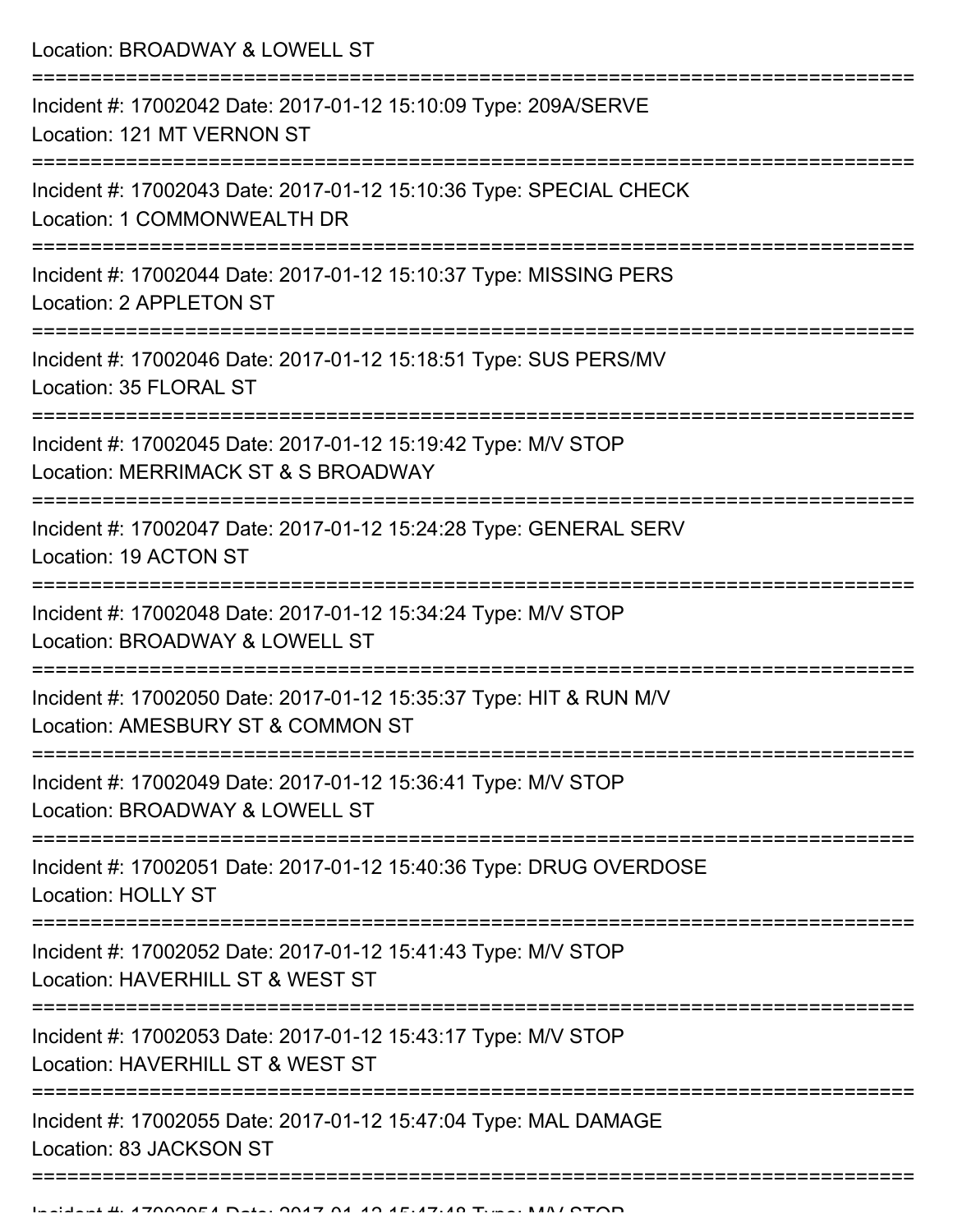| Location: BROADWAY & LOWELL ST                                                                                                       |
|--------------------------------------------------------------------------------------------------------------------------------------|
| Incident #: 17002056 Date: 2017-01-12 15:53:26 Type: M/V STOP<br>Location: BROADWAY & LOWELL ST                                      |
| Incident #: 17002057 Date: 2017-01-12 15:55:06 Type: M/V STOP<br>Location: COMMON ST & FRANKLIN ST<br>==========================     |
| Incident #: 17002058 Date: 2017-01-12 15:59:30 Type: M/V STOP<br>Location: BROADWAY & LOWELL ST                                      |
| Incident #: 17002059 Date: 2017-01-12 16:05:04 Type: AUTO ACC/PED<br>Location: CAMBRIDGE ST & WINTHROP AV                            |
| :================================<br>Incident #: 17002060 Date: 2017-01-12 16:12:23 Type: M/V STOP<br>Location: BROADWAY & LOWELL ST |
| Incident #: 17002061 Date: 2017-01-12 16:15:56 Type: ALARM/BURG<br>Location: 77 GREENFIELD ST                                        |
| Incident #: 17002062 Date: 2017-01-12 16:16:49 Type: DRUG VIO<br>Location: 231 JACKSON ST                                            |
| Incident #: 17002063 Date: 2017-01-12 16:19:17 Type: M/V STOP<br>Location: 443 BROADWAY                                              |
| Incident #: 17002064 Date: 2017-01-12 16:19:44 Type: M/V STOP<br>Location: BROADWAY & LOWELL ST                                      |
| Incident #: 17002065 Date: 2017-01-12 16:28:00 Type: 209A/VIOLATION<br>Location: 19 CLARKE ST                                        |
| Incident #: 17002066 Date: 2017-01-12 16:30:13 Type: M/V STOP<br>Location: BROADWAY & METHUEN ST                                     |
| Incident #: 17002067 Date: 2017-01-12 16:31:15 Type: M/V STOP<br>Location: DAISY ST & HOLLY ST                                       |
| Incident #: 17002068 Date: 2017-01-12 16:42:33 Type: M/V STOP<br>Location: ELM ST & HAMPSHIRE ST                                     |
| Incident #: 17002069 Date: 2017-01-12 16:43:48 Type: MISSING PERS                                                                    |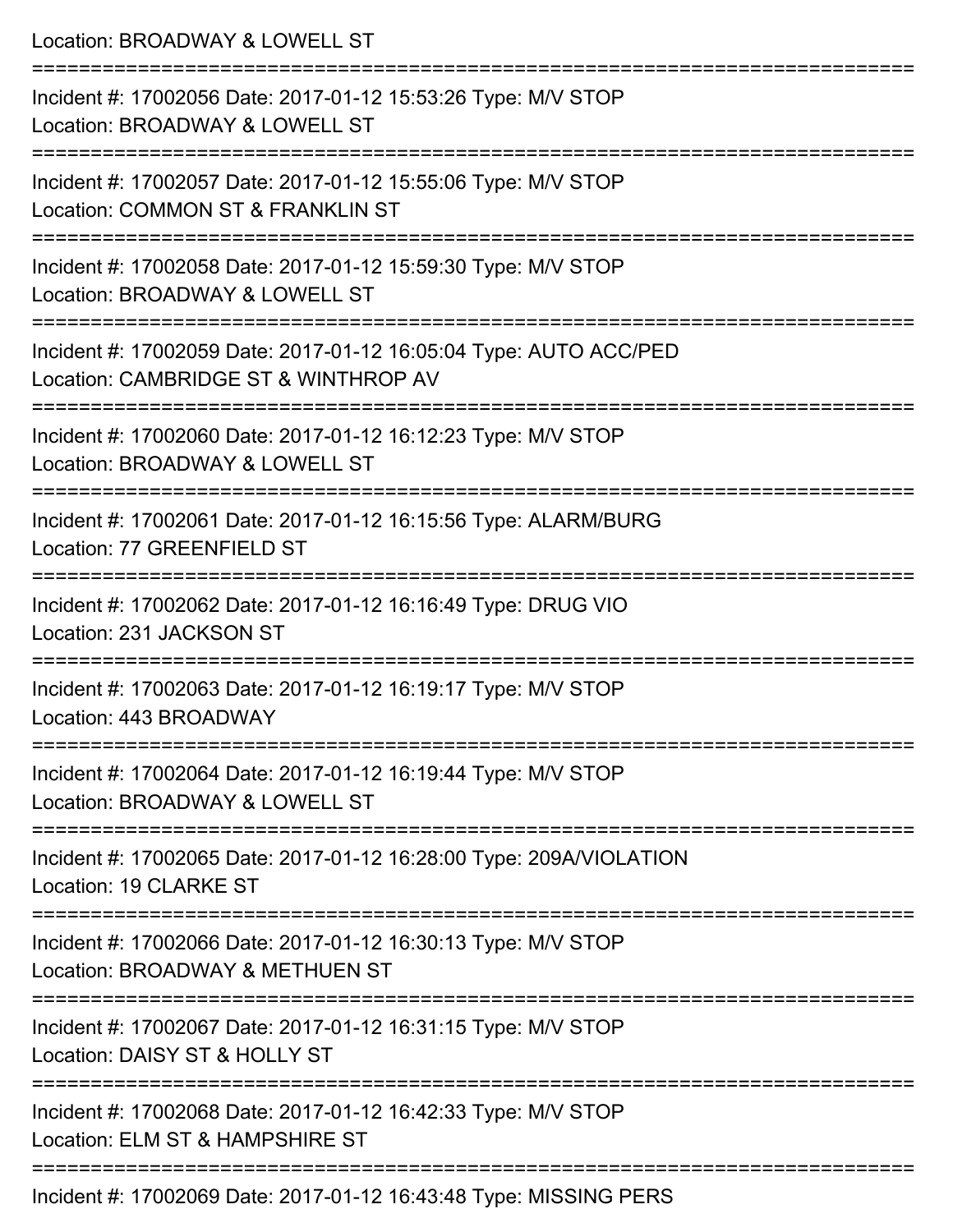| Incident #: 17002070 Date: 2017-01-12 16:47:15 Type: M/V STOP<br>Location: BROADWAY & HAVERHILL ST  |
|-----------------------------------------------------------------------------------------------------|
| Incident #: 17002071 Date: 2017-01-12 16:50:02 Type: M/V STOP<br>Location: BROADWAY & ESSEX ST      |
| Incident #: 17002072 Date: 2017-01-12 16:51:28 Type: M/V STOP<br>Location: BROADWAY & CROSS ST      |
| Incident #: 17002073 Date: 2017-01-12 16:51:54 Type: M/V STOP<br>Location: 205 BROADWAY             |
| Incident #: 17002074 Date: 2017-01-12 16:55:56 Type: M/V STOP<br>Location: BROADWAY & WATER ST      |
| Incident #: 17002075 Date: 2017-01-12 16:58:08 Type: M/V STOP<br>Location: AMESBURY ST & LEBANON ST |
| Incident #: 17002076 Date: 2017-01-12 16:58:45 Type: M/V STOP<br>Location: BROADWAY & ESSEX ST      |
| Incident #: 17002077 Date: 2017-01-12 16:59:35 Type: M/V STOP<br>Location: BROADWAY & MANCHESTER ST |
| Incident #: 17002078 Date: 2017-01-12 17:10:20 Type: M/V STOP<br>Location: BROADWAY & TREMONT ST    |
| Incident #: 17002079 Date: 2017-01-12 17:18:36 Type: LIC PLATE STO<br>Location: 33 BRUCE ST         |
| Incident #: 17002080 Date: 2017-01-12 17:21:23 Type: DRUG VIO<br>Location: 15 LESLIE ST             |
| Incident #: 17002081 Date: 2017-01-12 17:25:19 Type: M/V STOP<br>Location: CARVER ST & MERRIMACK ST |
| Incident #: 17002082 Date: 2017-01-12 17:26:22 Type: B&E/PAST<br>Location: 340 HAVERHILL ST #4      |
| Incident #: 17002083 Date: 2017-01-12 17:30:38 Type: M/V STOP                                       |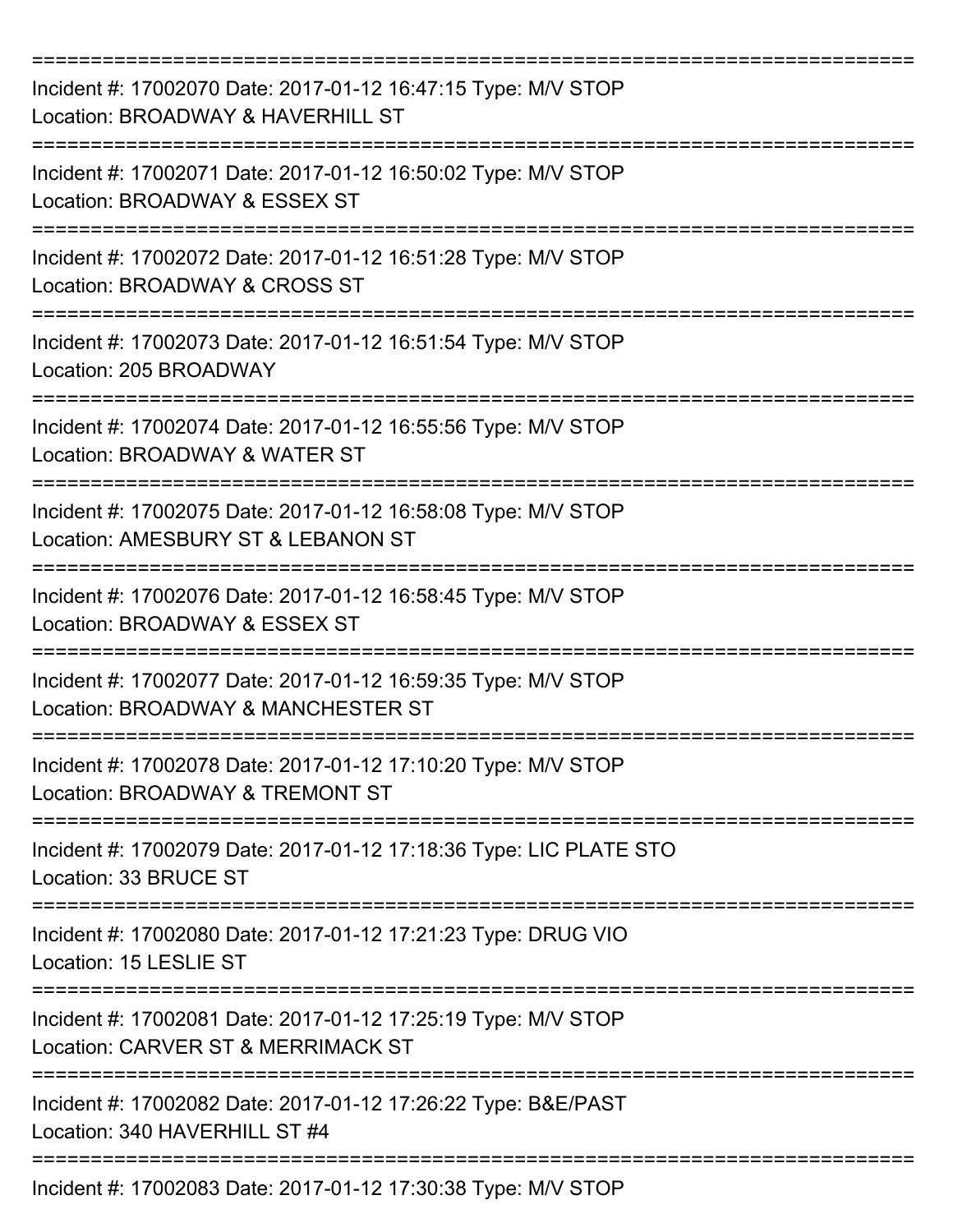| Incident #: 17002084 Date: 2017-01-12 17:31:41 Type: M/V STOP<br>Location: BROADWAY & COMMON ST            |
|------------------------------------------------------------------------------------------------------------|
| Incident #: 17002086 Date: 2017-01-12 17:32:23 Type: HIT & RUN M/V<br>Location: E PLEASANT ST & SAXONIA AV |
| Incident #: 17002085 Date: 2017-01-12 17:32:43 Type: M/V STOP<br>Location: 15 TRENTON ST                   |
| Incident #: 17002087 Date: 2017-01-12 17:33:24 Type: M/V STOP<br>Location: 332 BROADWAY                    |
| Incident #: 17002088 Date: 2017-01-12 17:34:07 Type: M/V STOP<br>Location: BROADWAY & COMMON ST            |
| Incident #: 17002090 Date: 2017-01-12 17:34:11 Type: SHOPLIFTING<br>Location: MARSHALL'S / 73 WINTHROP AV  |
| Incident #: 17002089 Date: 2017-01-12 17:34:31 Type: M/V STOP<br>Location: BROADWAY & TREMONT ST           |
| Incident #: 17002091 Date: 2017-01-12 17:35:15 Type: M/V STOP<br>Location: BROADWAY & LOWELL ST            |
| Incident #: 17002092 Date: 2017-01-12 17:37:30 Type: M/V STOP<br>Location: BROADWAY & LOWELL ST            |
| Incident #: 17002093 Date: 2017-01-12 17:38:39 Type: M/V STOP<br>Location: HAMPSHIRE ST & LAWRENCE ST      |
| Incident #: 17002094 Date: 2017-01-12 17:39:10 Type: M/V STOP<br>Location: CARVER ST & MERRIMACK ST        |
| Incident #: 17002095 Date: 2017-01-12 17:39:47 Type: M/V STOP<br>Location: BRADFORD ST & BROADWAY          |
| Incident #: 17002096 Date: 2017-01-12 17:40:49 Type: M/V STOP<br>Location: BROADWAY & HAVERHILL ST         |
| Incident #: 17002097 Date: 2017-01-12 17:41:19 Type: M/V STOP<br>DEADD AT A DDA ADUIAV                     |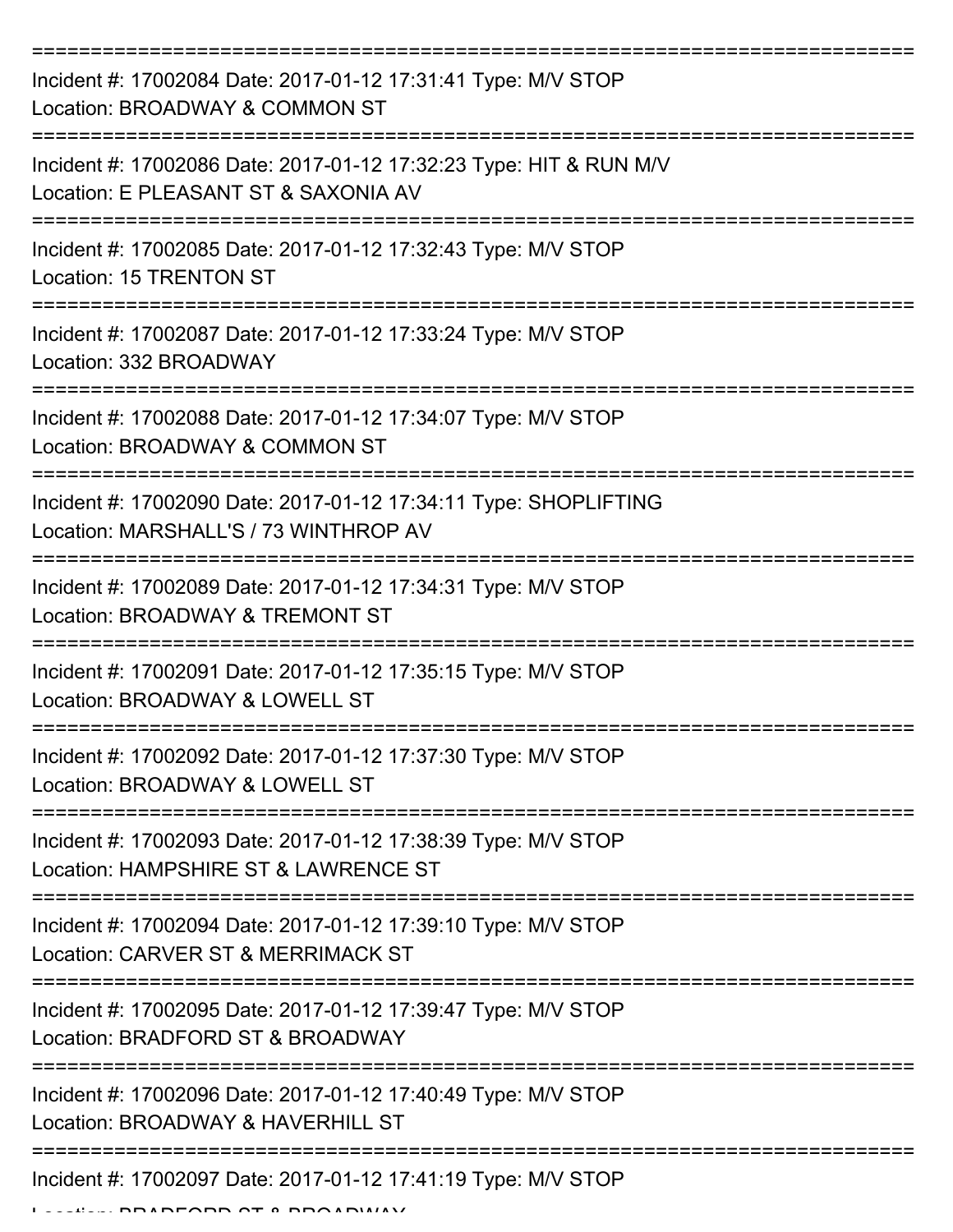| Incident #: 17002098 Date: 2017-01-12 17:41:51 Type: M/V STOP<br>Location: ERVING AV & HAMPSHIRE ST    |
|--------------------------------------------------------------------------------------------------------|
| Incident #: 17002099 Date: 2017-01-12 17:42:14 Type: M/V STOP<br>Location: 50 BROADWAY                 |
| Incident #: 17002100 Date: 2017-01-12 17:42:40 Type: M/V STOP<br>Location: AMESBURY ST & HAVERHILL ST  |
| Incident #: 17002101 Date: 2017-01-12 17:43:13 Type: M/V STOP<br>Location: ACTON ST & BROADWAY         |
| Incident #: 17002102 Date: 2017-01-12 17:43:50 Type: M/V STOP<br>Location: LAWRENCE ST & MAPLE ST      |
| Incident #: 17002103 Date: 2017-01-12 17:44:34 Type: M/V STOP<br>Location: 284 LAWRENCE ST             |
| Incident #: 17002104 Date: 2017-01-12 17:45:08 Type: M/V STOP<br>Location: ANDOVER ST & S BROADWAY     |
| Incident #: 17002105 Date: 2017-01-12 17:45:45 Type: M/V STOP<br>Location: 205 BROADWAY                |
| Incident #: 17002106 Date: 2017-01-12 17:46:43 Type: M/V STOP<br>Location: BRADFORD ST & BROADWAY      |
| Incident #: 17002107 Date: 2017-01-12 17:47:10 Type: M/V STOP<br>Location: HAMPSHIRE ST & HAVERHILL ST |
| Incident #: 17002108 Date: 2017-01-12 17:48:08 Type: M/V STOP<br>Location: BROADWAY & MANCHESTER ST    |
| Incident #: 17002109 Date: 2017-01-12 17:48:56 Type: M/V STOP<br>Location: COMMON ST & LAWRENCE ST     |
| Incident #: 17002110 Date: 2017-01-12 17:49:45 Type: M/V STOP<br>Location: CANAL ST & LAWRENCE ST      |
| Incident #: 17002111 Date: 2017-01-12 17:50:04 Type: M/V STOP                                          |

Location: LAWDENCE ST & METHLIEN ST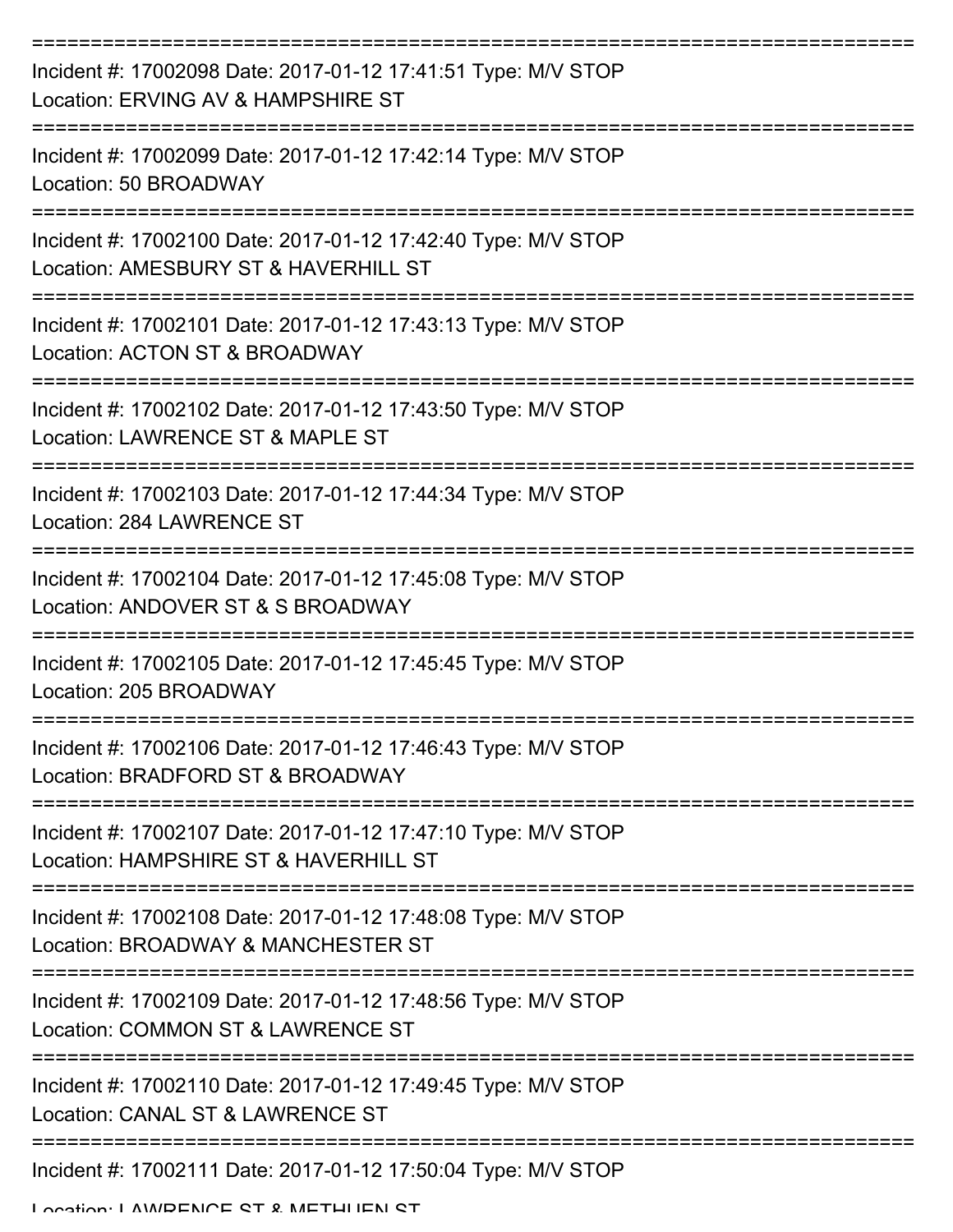| Incident #: 17002112 Date: 2017-01-12 17:50:16 Type: M/V STOP<br>Location: BROADWAY & TREMONT ST         |
|----------------------------------------------------------------------------------------------------------|
| Incident #: 17002113 Date: 2017-01-12 17:50:41 Type: M/V STOP<br>Location: BROADWAY & MANCHESTER ST      |
| Incident #: 17002114 Date: 2017-01-12 17:54:21 Type: ALARMS<br>Location: 497 HAVERHILL ST #1L            |
| Incident #: 17002115 Date: 2017-01-12 17:55:59 Type: M/V STOP<br>Location: BROADWAY & CEDAR ST           |
| Incident #: 17002117 Date: 2017-01-12 18:01:41 Type: ALARMS<br>Location: 36 HOWARD ST                    |
| Incident #: 17002116 Date: 2017-01-12 18:01:44 Type: M/V STOP<br>Location: EUTAW ST & PARK ST            |
| Incident #: 17002118 Date: 2017-01-12 18:02:48 Type: AUTO ACC/PI<br>Location: BROADWAY & ESSEX ST        |
| Incident #: 17002119 Date: 2017-01-12 18:04:34 Type: M/V STOP<br>Location: COMMON ST & FRANKLIN ST       |
| Incident #: 17002120 Date: 2017-01-12 18:05:55 Type: M/V STOP<br>Location: 53 TRENTON ST                 |
| Incident #: 17002121 Date: 2017-01-12 18:07:28 Type: M/V STOP<br>Location: BROADWAY & CONCORD ST         |
| Incident #: 17002122 Date: 2017-01-12 18:09:41 Type: MAL DAMAGE<br>Location: 4 PLISCH WY                 |
| Incident #: 17002123 Date: 2017-01-12 18:09:54 Type: AUTO ACC/NO PI<br><b>Location: 201 MERRIMACK ST</b> |
| Incident #: 17002124 Date: 2017-01-12 18:11:40 Type: M/V STOP<br>Location: 348 LAWRENCE ST               |
| Incident #: 17002126 Date: 2017-01-12 18:12:14 Type: AUTO ACC/PI<br><b>Location: FALLS BRIDGE</b>        |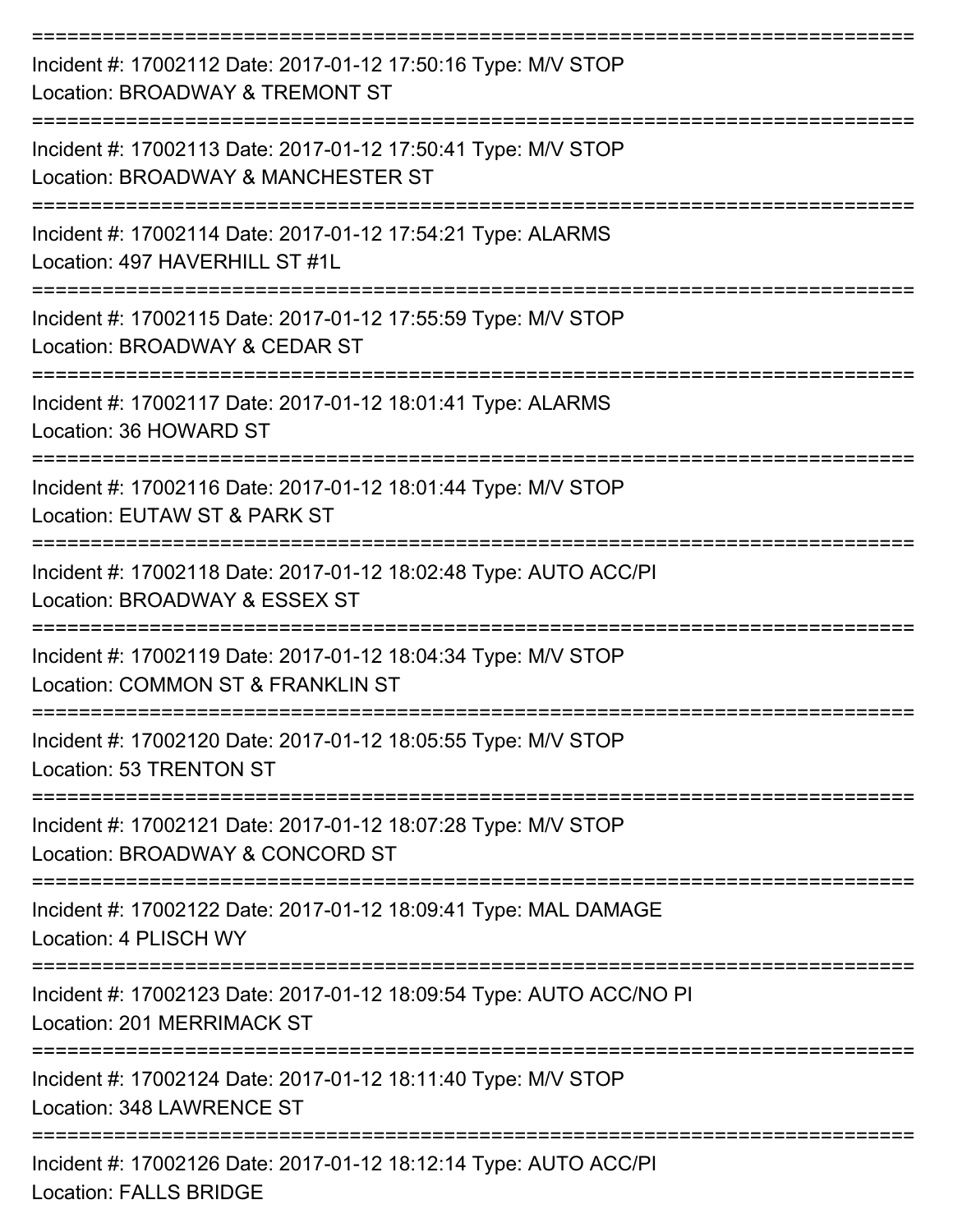| Incident #: 17002125 Date: 2017-01-12 18:12:52 Type: M/V STOP<br>Location: HAMPSHIRE ST & LOWELL ST                             |
|---------------------------------------------------------------------------------------------------------------------------------|
| Incident #: 17002127 Date: 2017-01-12 18:13:42 Type: M/V STOP<br>Location: ARLINGTON ST & BROADWAY                              |
| Incident #: 17002128 Date: 2017-01-12 18:16:46 Type: M/V STOP<br>Location: HAMPSHIRE ST & LEBANON ST<br>:====================== |
| Incident #: 17002129 Date: 2017-01-12 18:20:30 Type: FIGHT<br>Location: AMESBURY ST & COMMON ST                                 |
| Incident #: 17002130 Date: 2017-01-12 18:22:13 Type: M/V STOP<br>Location: CONCORD ST & FRANKLIN ST                             |
| Incident #: 17002131 Date: 2017-01-12 18:24:10 Type: AUTO ACC/NO PI<br>Location: 461 HAMPSHIRE ST                               |
| Incident #: 17002132 Date: 2017-01-12 18:27:09 Type: M/V STOP<br>Location: HAMPSHIRE ST & LOWELL ST                             |
| Incident #: 17002133 Date: 2017-01-12 18:28:01 Type: M/V STOP<br>Location: BROADWAY & LOWELL ST                                 |
| Incident #: 17002134 Date: 2017-01-12 18:29:41 Type: M/V STOP<br>Location: HAMPSHIRE ST & HAVERHILL ST                          |
| Incident #: 17002136 Date: 2017-01-12 18:32:35 Type: UNWANTEDGUEST<br>Location: BANK OF AMERICA / 257 ESSEX ST                  |
| Incident #: 17002135 Date: 2017-01-12 18:32:47 Type: M/V STOP<br>Location: ARLINGTON ST & LAWRENCE ST                           |
| Incident #: 17002137 Date: 2017-01-12 18:32:55 Type: M/V STOP<br>Location: BROADWAY & HAVERHILL ST                              |
| Incident #: 17002138 Date: 2017-01-12 18:35:21 Type: M/V STOP<br>Location: BROADWAY AV & WEST ST                                |
| Incident #: 17002139 Date: 2017-01-12 18:36:10 Type: M/V STOP<br>Location: HAVERHILL ST & WEST ST                               |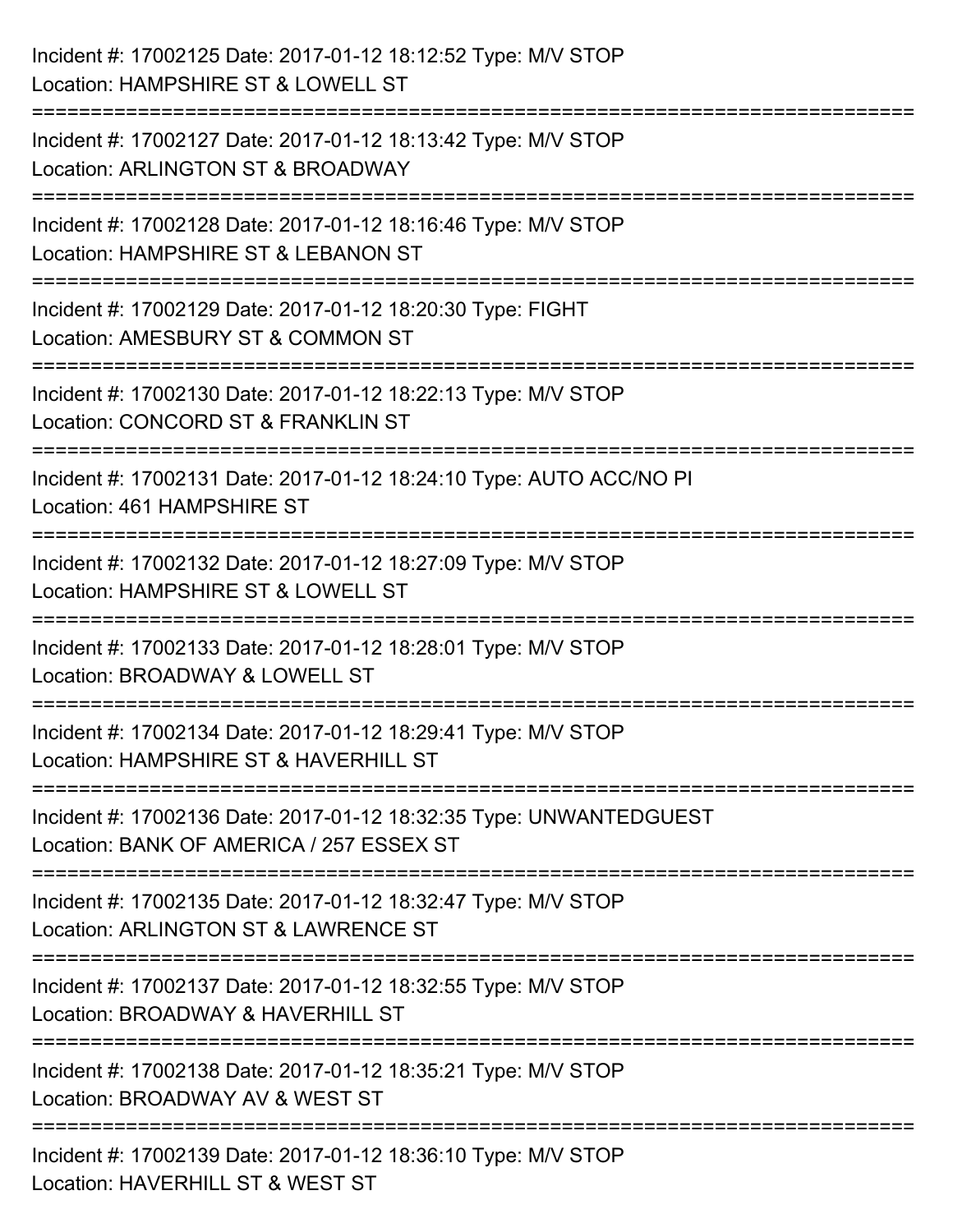| Incident #: 17002140 Date: 2017-01-12 18:36:34 Type: M/V STOP<br>Location: 350 ESSEX ST                       |
|---------------------------------------------------------------------------------------------------------------|
| Incident #: 17002141 Date: 2017-01-12 18:40:26 Type: M/V STOP<br>Location: 205 BROADWAY                       |
| Incident #: 17002142 Date: 2017-01-12 18:41:44 Type: M/V STOP<br>Location: BROADWAY & VALLEY                  |
| Incident #: 17002143 Date: 2017-01-12 18:41:50 Type: INVEST CONT<br>Location: BROADWAY LIQUORS / 434 BROADWAY |
| Incident #: 17002144 Date: 2017-01-12 18:43:54 Type: M/V STOP<br>Location: HAVERHILL ST & WEST ST             |
| Incident #: 17002145 Date: 2017-01-12 18:48:33 Type: INVEST CONT<br>Location: 37 BODWELL ST                   |
| Incident #: 17002146 Date: 2017-01-12 18:48:56 Type: INVEST CONT<br>Location: 599 CANAL ST                    |
| Incident #: 17002147 Date: 2017-01-12 18:49:15 Type: M/V STOP<br>Location: LAWRENCE ST & LEBANON ST           |
| Incident #: 17002148 Date: 2017-01-12 18:49:35 Type: M/V STOP<br>Location: BROADWAY & LOWELL ST               |
| Incident #: 17002149 Date: 2017-01-12 18:53:46 Type: M/V STOP<br>Location: 20 CROSS ST                        |
| Incident #: 17002150 Date: 2017-01-12 18:55:50 Type: M/V STOP<br>Location: 616 ESSEX ST                       |
| Incident #: 17002151 Date: 2017-01-12 18:56:44 Type: M/V STOP<br>Location: FRANKLIN ST & LOWELL ST            |
| Incident #: 17002152 Date: 2017-01-12 18:57:25 Type: M/V STOP<br>Location: BROADWAY & PARK ST                 |
| Incident #: 17002153 Date: 2017-01-12 18:58:53 Type: M/V STOP<br>Location: 515 HAMPSHIRE ST                   |

===========================================================================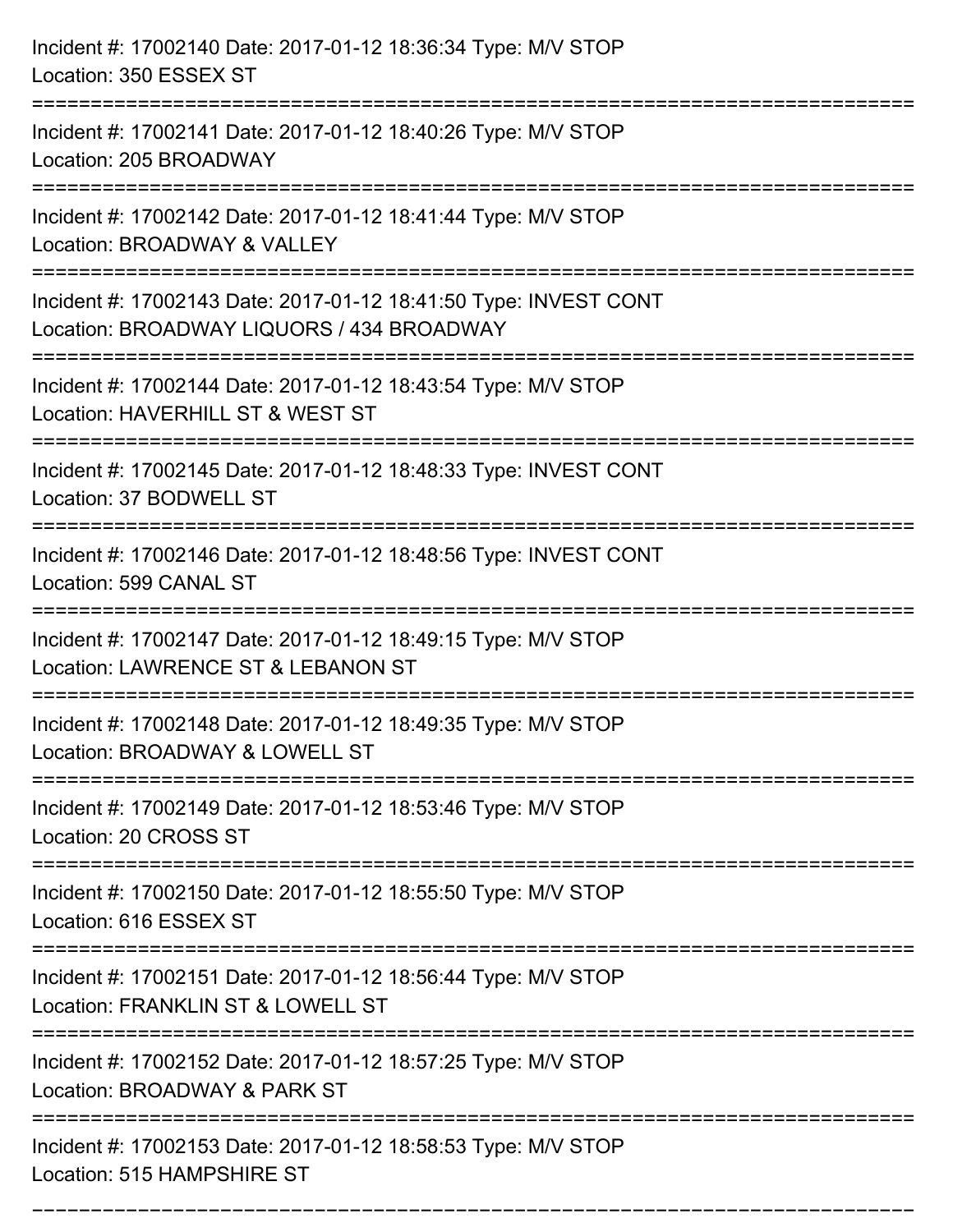| ======================== | Incident #: 17002154 Date: 2017-01-12 19:00:09 Type: M/V STOP<br>Location: LAWRENCE ST & STEARNS AV    |
|--------------------------|--------------------------------------------------------------------------------------------------------|
|                          | Incident #: 17002155 Date: 2017-01-12 19:03:06 Type: M/V STOP<br>Location: CENTRE ST & HAMPSHIRE ST    |
|                          | Incident #: 17002156 Date: 2017-01-12 19:08:34 Type: M/V STOP<br>Location: SEVEN ELEVEN / 370 BROADWAY |
|                          | Incident #: 17002157 Date: 2017-01-12 19:11:16 Type: M/V STOP<br>Location: 205 BROADWAY                |
|                          | Incident #: 17002158 Date: 2017-01-12 19:12:40 Type: M/V STOP<br>Location: BRADFORD ST & BROADWAY      |
|                          | Incident #: 17002159 Date: 2017-01-12 19:14:42 Type: M/V STOP<br>Location: EXETER ST & WINTHROP AV     |
|                          | Incident #: 17002160 Date: 2017-01-12 19:15:15 Type: M/V STOP<br>Location: EMBANKMENT RD & WATER ST    |
|                          | Incident #: 17002161 Date: 2017-01-12 19:15:48 Type: M/V STOP<br>Location: 180 BROADWAY                |
|                          | Incident #: 17002162 Date: 2017-01-12 19:20:02 Type: DRUG VIO<br>Location: 86 SALEM ST                 |
|                          | Incident #: 17002163 Date: 2017-01-12 19:20:44 Type: ALARMS<br>Location: 457 HAVERHILL ST #2L          |
|                          | Incident #: 17002164 Date: 2017-01-12 19:23:56 Type: ALARM/BURG<br>Location: 5 DANA ST                 |
|                          | Incident #: 17002165 Date: 2017-01-12 19:29:18 Type: M/V STOP<br>Location: GILBERT ST & S BROADWAY     |
|                          | Incident #: 17002166 Date: 2017-01-12 19:38:14 Type: M/V STOP<br>Location: S BROADWAY & WEARE ST       |
|                          | Incident #: 17002167 Date: 2017-01-12 19:44:56 Type: ALARM/BURG<br>Location: 47 CORBETT RD             |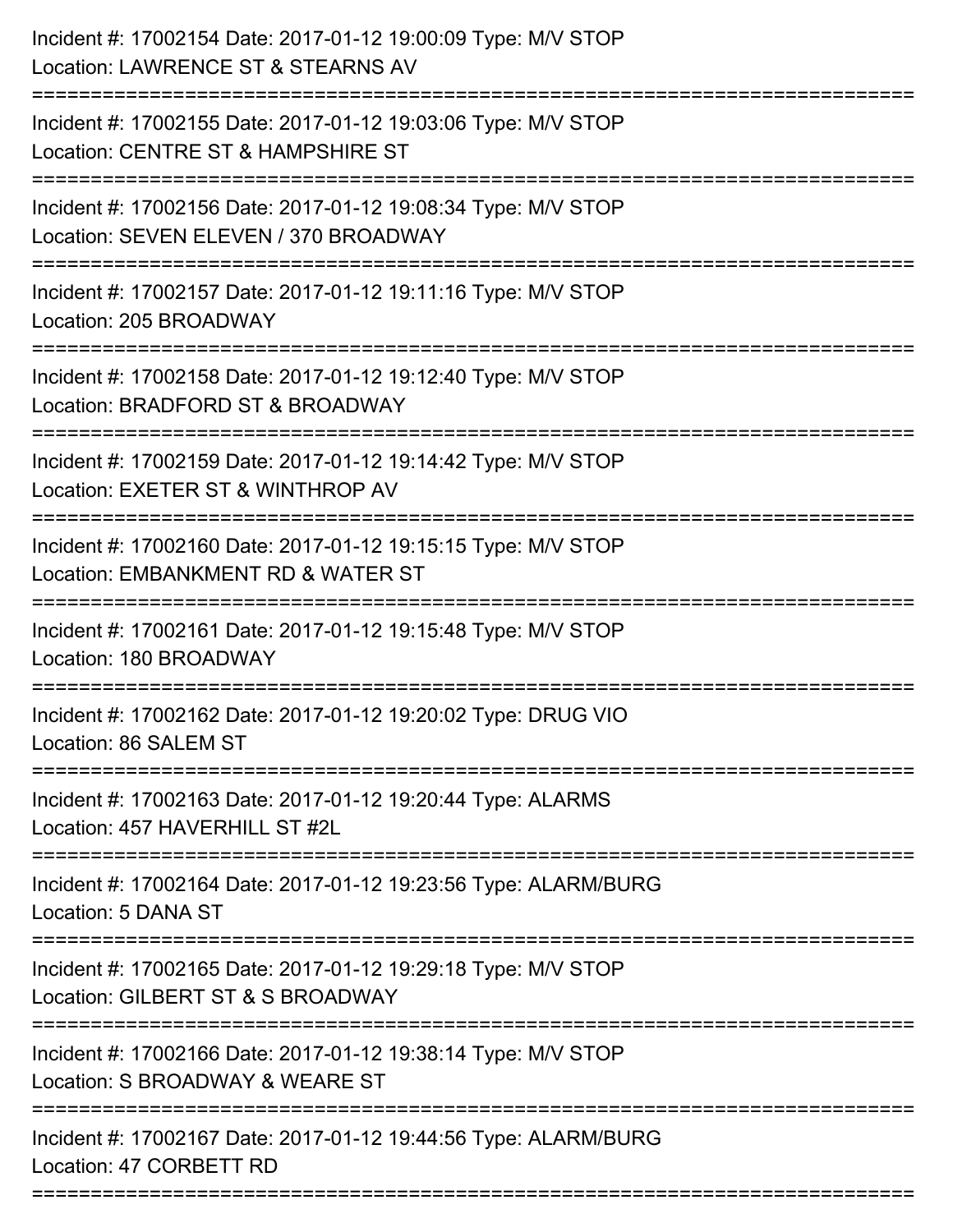Location: 185 NEWBURY ST

| Incident #: 17002169 Date: 2017-01-12 19:59:37 Type: B&E/PAST<br>Location: 22 BODWELL ST FL 1                                                         |
|-------------------------------------------------------------------------------------------------------------------------------------------------------|
| Incident #: 17002170 Date: 2017-01-12 20:01:55 Type: M/V STOP<br>Location: ESSEX ST & UNION ST                                                        |
| Incident #: 17002171 Date: 2017-01-12 20:08:49 Type: M/V STOP<br>Location: HAVERHILL ST & JACKSON ST                                                  |
| Incident #: 17002172 Date: 2017-01-12 20:15:52 Type: M/V STOP<br>Location: MERRIMACK ST & PARKER ST                                                   |
| Incident #: 17002173 Date: 2017-01-12 20:22:15 Type: UNWANTEDGUEST<br>Location: 47 BUTLER ST FL 1                                                     |
| Incident #: 17002174 Date: 2017-01-12 20:24:15 Type: SHOTS FIRED<br>Location: TREMONT ST & FRANKLIN ST                                                |
| Incident #: 17002175 Date: 2017-01-12 20:38:40 Type: A&B PROG<br>Location: 239 FARNHAM ST #7                                                          |
| Incident #: 17002177 Date: 2017-01-12 20:48:34 Type: ALARMS<br>Location: SANTANDER BANK / 296 ESSEX ST                                                |
| Incident #: 17002176 Date: 2017-01-12 20:50:00 Type: AUTO ACC/NO PI<br>Location: SONIC / null                                                         |
| ==========================<br>Incident #: 17002178 Date: 2017-01-12 21:00:00 Type: STOL/MV/PAS<br>Location: PORTUGUESE A SALAZAR CLUB / 2 SARATOGA ST |
| Incident #: 17002179 Date: 2017-01-12 21:15:24 Type: MEDIC SUPPORT<br>Location: 61 W LAUREL ST                                                        |
| Incident #: 17002180 Date: 2017-01-12 21:17:30 Type: EXTRA SURVEIL<br>Location: 187 NEWBURY ST                                                        |
| Incident #: 17002181 Date: 2017-01-12 21:19:26 Type: M/V STOP<br>Location: EXETER ST & WINTHROP AV                                                    |
|                                                                                                                                                       |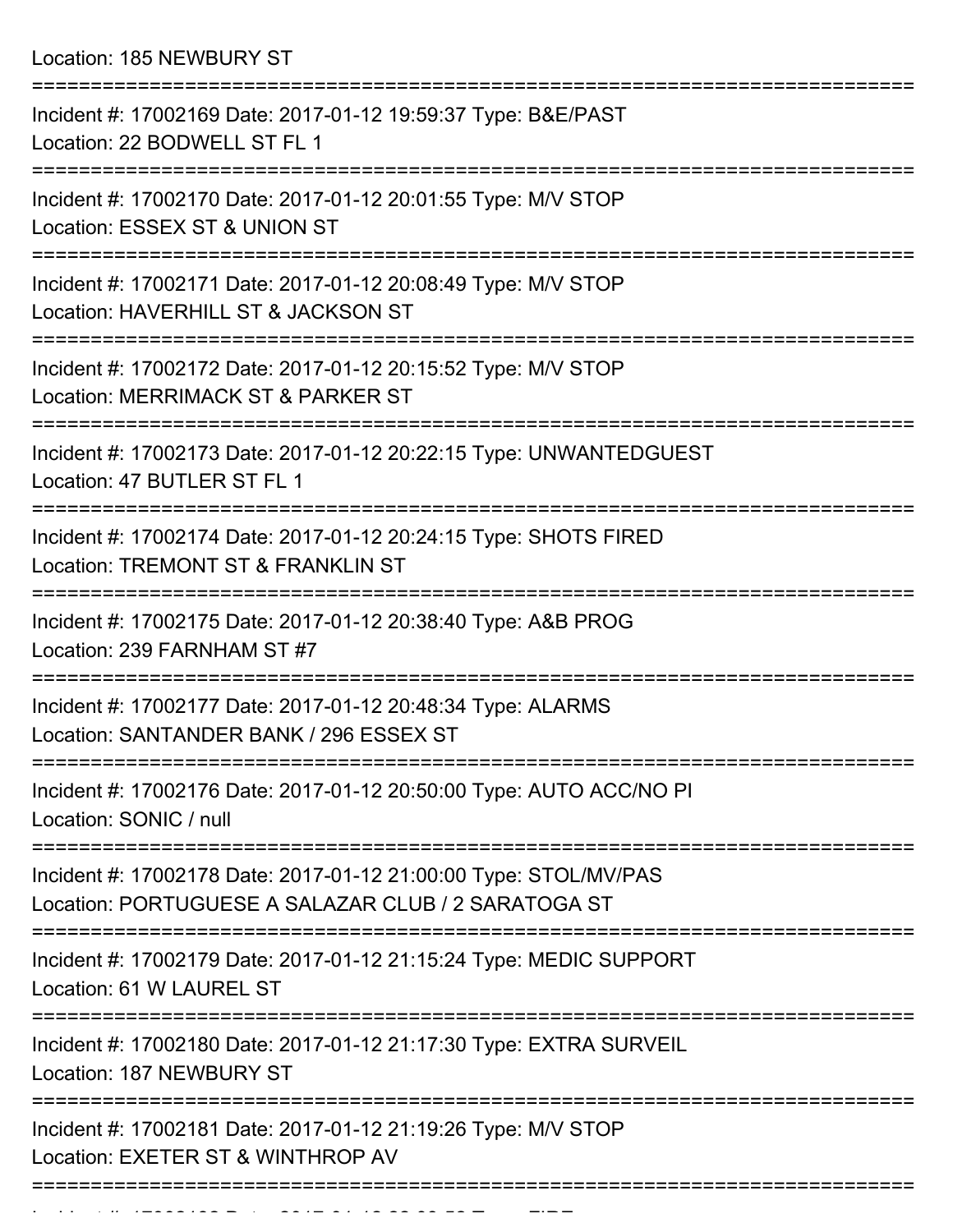| Location: MAY ST & RAILROAD ST                                                                                             |
|----------------------------------------------------------------------------------------------------------------------------|
| Incident #: 17002183 Date: 2017-01-12 22:03:53 Type: SUICIDE ATTEMPT<br>Location: 34 WOODLAND ST                           |
| Incident #: 17002184 Date: 2017-01-12 22:08:53 Type: MV/BLOCKING<br>Location: 25 MILTON ST                                 |
| Incident #: 17002185 Date: 2017-01-12 22:12:08 Type: ALARMS<br>Location: 620 ESSEX ST<br>:================================ |
| Incident #: 17002186 Date: 2017-01-12 22:16:39 Type: MISSING PERS<br>Location: 10 ABBOTT ST                                |
| Incident #: 17002187 Date: 2017-01-12 22:28:57 Type: ANIMAL COMPL<br>Location: 12 ELLIS ST                                 |
| Incident #: 17002188 Date: 2017-01-12 22:39:43 Type: MISSING PERS<br>Location: 69 BROOKFIELD ST                            |
| Incident #: 17002189 Date: 2017-01-12 22:51:49 Type: M/V STOP<br>Location: ESSEX ST & JACKSON ST                           |
| Incident #: 17002190 Date: 2017-01-12 22:52:16 Type: HIT & RUN M/V<br>Location: LAWRENCE GENERAL HOSPITAL / 1 GENERAL ST   |
| Incident #: 17002191 Date: 2017-01-12 23:07:27 Type: M/V STOP<br>Location: COMMON ST & LAWRENCE ST                         |
| Incident #: 17002192 Date: 2017-01-12 23:11:48 Type: EXTRA SURVEIL<br>Location: 187 NEWBURY ST                             |
| Incident #: 17002193 Date: 2017-01-12 23:20:18 Type: M/V STOP<br>Location: 20 WILMOT ST                                    |
| Incident #: 17002194 Date: 2017-01-12 23:44:57 Type: LOUD NOISE<br>Location: 53 MECHANIC ST                                |
| Incident #: 17002195 Date: 2017-01-12 23:49:52 Type: DISTURBANCE<br>Location: 15 CROSBY ST FL 3                            |
|                                                                                                                            |